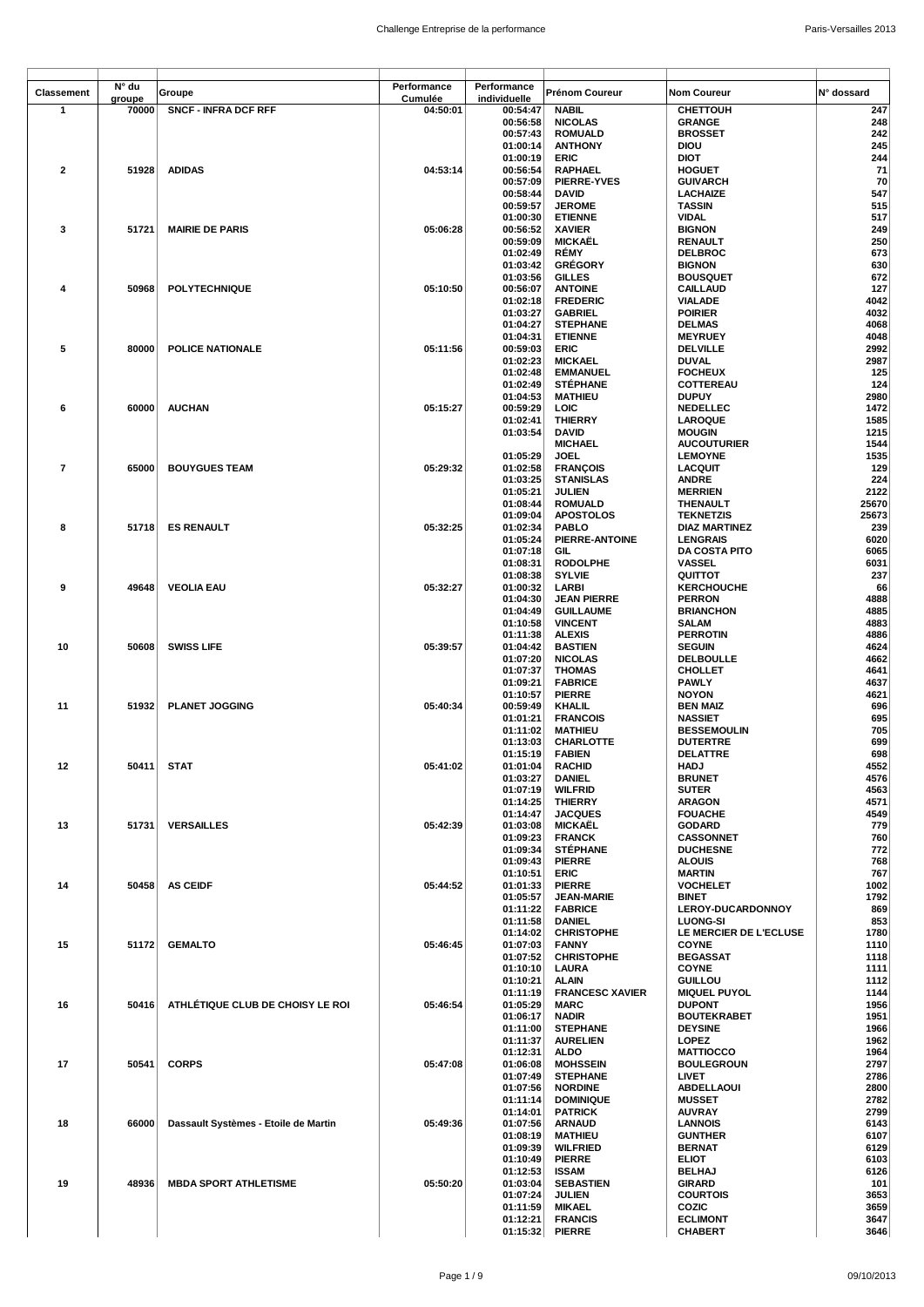| <b>Classement</b> | N° du           | Groupe                           | Performance         | Performance              | <b>Prénom Coureur</b>               | <b>Nom Coureur</b>                   | N° dossard    |
|-------------------|-----------------|----------------------------------|---------------------|--------------------------|-------------------------------------|--------------------------------------|---------------|
| 20                | groupe<br>50600 | CASA                             | Cumulée<br>05:50:27 | individuelle<br>01:07:31 | <b>BERTRAND</b>                     | <b>SALCZER</b>                       | 2414          |
|                   |                 |                                  |                     | 01:10:00                 | <b>CYRIL</b>                        | <b>HONNORAT</b>                      | 2396          |
|                   |                 |                                  |                     | 01:10:07                 | <b>JORGE</b>                        | REI                                  | 2441          |
|                   |                 |                                  |                     | 01:11:08                 | <b>PIERRE MARIE</b>                 | <b>GOMMENDY</b>                      | 2388          |
|                   |                 |                                  |                     | 01:11:41                 | <b>EDOUARD</b>                      | <b>LESTIENNE</b>                     | 2438          |
| 21                | 49999           | <b>BVA</b>                       | 05:50:39            | 01:04:40                 | <b>BRAHIM</b>                       | <b>ABBAS</b>                         | 8901          |
|                   |                 |                                  |                     | 01:08:38<br>01:10:23     | <b>OLAF</b><br><b>FLORENT</b>       | MAXANT<br><b>PRIVAT</b>              | 2291<br>2287  |
|                   |                 |                                  |                     | 01:10:53                 | <b>PASTEUR</b>                      | <b>TRAN</b>                          | 2282          |
|                   |                 |                                  |                     | 01:16:05                 | <b>GUENHAEL</b>                     | <b>LORIN</b>                         | 2289          |
| 22                | 50969           | <b>SOLUCOM</b>                   | 05:52:03            | 01:04:01                 | <b>THOMAS</b>                       | <b>NUSSAUME</b>                      | 128           |
|                   |                 |                                  |                     | 01:09:26                 | <b>ALEXIS</b>                       | <b>GASTEUIL</b>                      | 4489          |
|                   |                 |                                  |                     | 01:11:32<br>01:13:12     | <b>GUILLAUME</b><br><b>MANUEL</b>   | <b>BOUR</b><br><b>FONTANIER</b>      | 4496<br>4490  |
|                   |                 |                                  |                     | 01:13:52                 | <b>CYRIL</b>                        | <b>MAILLET</b>                       | 4487          |
| 23                | 51179           | RER B                            | 05:52:32            | 01:05:42                 | <b>STÉPHANE</b>                     | <b>MOUSSET</b>                       | 4139          |
|                   |                 |                                  |                     | 01:08:17                 | <b>JULIEN</b>                       | LOKNAR                               | 4151          |
|                   |                 |                                  |                     | 01:12:22                 | YANN                                | <b>GERARD</b>                        | 4150          |
|                   |                 |                                  |                     | 01:12:45<br>01:13:26     | NOË<br><b>FABIEN</b>                | <b>COME</b><br>VALLET                | 4144<br>4147  |
| 24                | 51378           | <b>NEOLANE</b>                   | 05:53:16            | 01:03:21                 | <b>CHRISTIAN</b>                    | <b>BOUESSAY</b>                      | 240           |
|                   |                 |                                  |                     | 01:10:12                 | <b>CHRISTOPHE</b>                   | <b>LABREURE</b>                      | 5706          |
|                   |                 |                                  |                     | 01:11:38                 | <b>JULIEN</b>                       | <b>PERROT</b>                        | 5697          |
|                   |                 |                                  |                     | 01:12:19                 | <b>AURÈLIE</b>                      | <b>LEPLEY</b><br><b>KUHNER</b>       | 5718<br>5704  |
| 25                | 48858           | <b>COFELY RÉSEAUX</b>            | 05:54:11            | 01:15:46<br>01:00:53     | <b>CHRISTOPHE</b><br><b>OLIVIER</b> | <b>ANCELET</b>                       | 2709          |
|                   |                 |                                  |                     | 01:12:03                 | <b>PATRICK</b>                      | <b>SUHR</b>                          | 2708          |
|                   |                 |                                  |                     | 01:12:14                 | <b>THIERRY</b>                      | <b>GILLET</b>                        | 2711          |
|                   |                 |                                  |                     | 01:13:39                 | <b>OLIVIER</b>                      | <b>RACLE</b>                         | 2702          |
|                   |                 |                                  |                     | 01:15:22                 | <b>ANAEL</b>                        | <b>GENDRE</b>                        | 2720          |
| 26                | 50133           | <b>ARIANESPACE</b>               | 05:54:16            | 01:04:19<br>01:10:06     | <b>JACQUES</b><br>PHILIPPE          | <b>BRETON</b><br><b>ROUX</b>         | 1718<br>1731  |
|                   |                 |                                  |                     | 01:11:36                 | <b>JEROME</b>                       | <b>RIVES</b>                         | 1725          |
|                   |                 |                                  |                     | 01:12:52                 | <b>OLEG</b>                         | <b>PERROTTE</b>                      | 1724          |
|                   |                 |                                  |                     | 01:15:23                 | <b>SÉBASTIEN</b>                    | <b>HAINAUT</b>                       | 1721          |
| 27                | 48688           | <b>PSA PEUGEOT CITROEN</b>       | 05:54:49            | 01:09:00                 | <b>DANIEL</b>                       | <b>GEREMIA</b>                       | 4099          |
|                   |                 |                                  |                     | 01:10:03<br>01:10:25     | <b>RENAUD</b><br><b>CHRISTOPHE</b>  | <b>COIGNARD</b><br><b>COTTEBRUNE</b> | 4111<br>4106  |
|                   |                 |                                  |                     | 01:11:36                 | <b>MARC</b>                         | <b>DE BATZ</b>                       | 4109          |
|                   |                 |                                  |                     | 01:13:45                 | <b>GUILLAUME</b>                    | <b>BATHREAU</b>                      | 4110          |
| 28                | 50707           | <b>TRANSILIEN SNCF / LIGNE C</b> | 05:55:48            | 01:03:46                 | <b>ARNAUD</b>                       | <b>JOUFFROY</b>                      | 453           |
|                   |                 |                                  |                     | 01:10:13                 | <b>STEPHAN</b>                      | <b>BRACKE</b>                        | 494           |
|                   |                 |                                  |                     | 01:11:54<br>01:14:31     | EDDY<br><b>MORGAN</b>               | <b>GODARD</b><br><b>VACHER</b>       | 455<br>470    |
|                   |                 |                                  |                     | 01:15:24                 | <b>FILIPPO</b>                      | <b>MARRONI</b>                       | 468           |
| 29                | 49603           | UTO                              | 05:56:24            | 01:09:12                 | <b>ROMAIN</b>                       | <b>JOSSIC</b>                        | 4880          |
|                   |                 |                                  |                     | 01:09:39                 | <b>XAVIER</b>                       | <b>CORINO</b>                        | 4878          |
|                   |                 |                                  |                     | 01:11:19                 | <b>NICOLAS</b>                      | <b>HUBERT</b>                        | 4877          |
|                   |                 |                                  |                     | 01:11:21<br>01:14:53     | <b>NICOLAS</b><br><b>ARNAUD</b>     | <b>BRIENT</b><br><b>DIDIER</b>       | 4871<br>4879  |
| 30                | 50704           | <b>OBERTHUR TECHNOLOGIES</b>     | 05:56:26            | 00:57:33                 | <b>SYLVAIN</b>                      | MILAN                                | 118           |
|                   |                 |                                  |                     | 01:07:32                 | <b>PIERRE</b>                       | <b>FINOT</b>                         | 3869          |
|                   |                 |                                  |                     | 01:14:43                 | <b>ARNAUD</b>                       | JAY                                  | 3862          |
|                   |                 |                                  |                     | 01:18:00                 | <b>RICHARD</b>                      | <b>BUTLEWSKI</b>                     | 3855          |
| 31                |                 | 77777   Thalès Vélizy            | 05:57:19            | 01:18:38<br>01:04:56     | <b>CHARLES</b><br><b>BERNARD</b>    | <b>JUDITH</b><br><b>SANSON</b>       | 3840<br>21706 |
|                   |                 |                                  |                     | 01:08:25                 | <b>OLIVIER</b>                      | <b>COLLOT</b>                        | 21729         |
|                   |                 |                                  |                     | 01:09:36                 | <b>ALEXANDRE</b>                    | <b>DURANDET</b>                      | 21773         |
|                   |                 |                                  |                     | 01:17:00                 | <b>GAEL</b>                         | <b>VICLIN</b>                        | 21760         |
| 32                | 51714           | <b>EDF-DSP</b>                   |                     | 01:17:22                 | <b>JEROME</b>                       | <b>BOUDET</b>                        | 21574         |
|                   |                 |                                  | 05:57:43            | 01:04:48<br>01:10:40     | <b>LIONEL</b><br><b>STEPHANE</b>    | <b>GRANIER</b><br><b>CUGNET</b>      | 801<br>6186   |
|                   |                 |                                  |                     | 01:12:55                 | <b>PIERRE</b>                       | <b>RIOUX</b>                         | 6203          |
|                   |                 |                                  |                     | 01:14:03                 | <b>SAMIR</b>                        | <b>REMADNA</b>                       | 6195          |
|                   |                 |                                  |                     | 01:15:17                 | <b>LAURENT</b>                      | <b>VANDAMME</b>                      | 6192          |
| 33                | 51720           | <b>LAFARGE</b>                   | 05:59:30            | 01:07:35<br>01:12:01     | <b>GUILLAUME</b><br><b>OLIVIER</b>  | ROZÉ<br><b>COLLIN</b>                | 5892<br>5879  |
|                   |                 |                                  |                     | 01:12:42                 | <b>HERVÉ</b>                        | <b>NOZIÈRES</b>                      | 5897          |
|                   |                 |                                  |                     | 01:13:17                 | <b>KAMIL</b>                        | <b>BEFFA</b>                         | 5881          |
|                   |                 |                                  |                     | 01:13:55                 | <b>STÉPHANE</b>                     | <b>CELLIER</b>                       | 5874          |
| 34                | 51377           | <b>LIDL FRANCE</b>               | 05:59:37            | 01:09:09                 | <b>FRANCOIS</b>                     | <b>DIEUMEGARD</b>                    | 5857          |
|                   |                 |                                  |                     | 01:11:04<br>01:12:07     | <b>GILLES</b><br><b>RAPHAEL</b>     | <b>GONZALES</b><br><b>GAUTHERON</b>  | 5779<br>5759  |
|                   |                 |                                  |                     | 01:12:16                 | <b>AMAR</b>                         | <b>AGAOUA</b>                        | 5751          |
|                   |                 |                                  |                     | 01:15:01                 | <b>SYLVAIN</b>                      | <b>LEFEUVRE</b>                      | 5861          |
| 35                | 51176           | <b>OLYMPUS</b>                   | 06:00:23            | 01:06:47                 | <b>GREGOIRE</b>                     | <b>SAINT ANDRE</b>                   | 1082          |
|                   |                 |                                  |                     | 01:11:41                 | <b>MATHIEU</b>                      | <b>FONTAINE</b>                      | 1067          |
|                   |                 |                                  |                     | 01:12:15<br>01:12:28     | <b>ARNAUD</b><br><b>ANTHONY</b>     | <b>PEZERON</b><br><b>ROY</b>         | 1096<br>1094  |
|                   |                 |                                  |                     | 01:17:12                 | <b>DAMIEN</b>                       | <b>BLONDEL</b>                       | 1104          |
| 36                | 51729           | <b>TOTAL SPORT</b>               | 06:00:57            | 01:07:18                 | <b>STEPHAN</b>                      | <b>LOESCH</b>                        | 5073          |
|                   |                 |                                  |                     | 01:11:00                 | <b>THIBAUD</b>                      | <b>SALLE</b>                         | 5084          |
|                   |                 |                                  |                     | 01:11:41<br>01:13:24     | <b>JEAN LUC</b>                     | <b>MARSOLIER</b>                     | 5102          |
|                   |                 |                                  |                     | 01:17:34                 | <b>CHRISTOPHE</b><br>YANN           | <b>DUPEYRON</b><br><b>CHAUD</b>      | 5101<br>5091  |
| 37                | 51166           | <b>CCIR</b>                      | 06:01:43            | 01:07:27                 | <b>VINCENT</b>                      | LE PETIT                             | 2476          |
|                   |                 |                                  |                     | 01:07:31                 | <b>STÉPHANE</b>                     | <b>GODIVEAU</b>                      | 2461          |
|                   |                 |                                  |                     | 01:12:25                 | <b>JACQUES</b>                      | <b>DUMONT</b>                        | 2471          |
|                   |                 |                                  |                     | 01:16:07                 | <b>MICHEL</b>                       | <b>STOICANESCO</b>                   | 2475          |
| 38                | 51657           | <b>AXA RUNNING TEAM</b>          | 06:02:27            | 01:18:13<br>00:56:25     | <b>PATRICK</b><br><b>ANTHONY</b>    | <b>MIRAN</b><br><b>GAUTHIER</b>      | 2458<br>155   |
|                   |                 |                                  |                     | 01:04:17                 | <b>GUILLAUME</b>                    | <b>MIRABAUD</b>                      | 107           |
|                   |                 |                                  |                     | 01:15:27                 | <b>ULRICH</b>                       | <b>NOAILLY</b>                       | 13680         |
|                   |                 |                                  |                     | 01:19:54                 | <b>JÉRÔME</b>                       | <b>NEVICATO</b>                      | 21336         |
|                   |                 |                                  |                     | 01:26:24                 | <b>CHRISTOPHE</b>                   | <b>RIUS</b>                          | 25121         |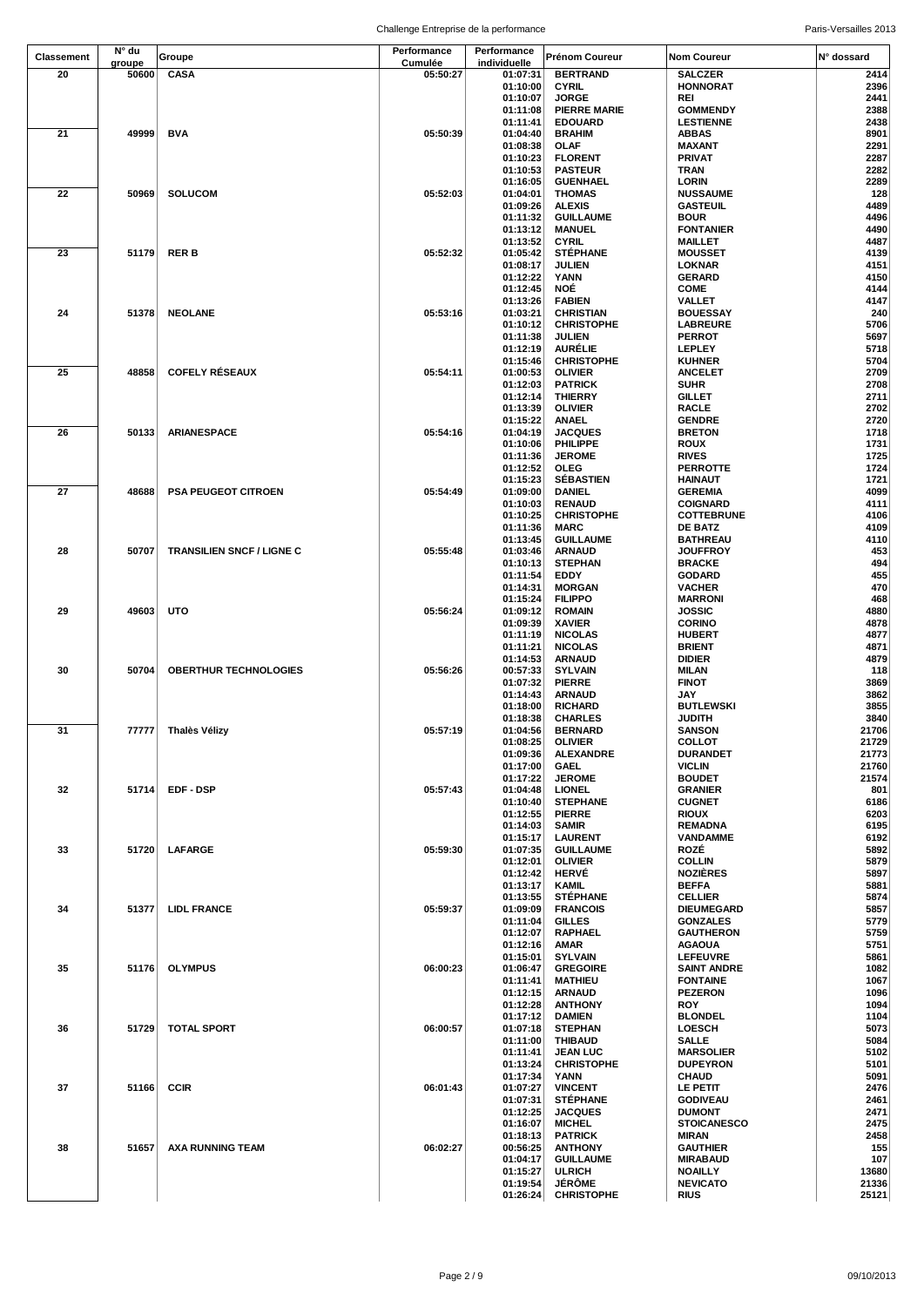| Classement | N° du           | Groupe                            | Performance         | Performance              | Prénom Coureur                               | <b>Nom Coureur</b>                     | N° dossard     |
|------------|-----------------|-----------------------------------|---------------------|--------------------------|----------------------------------------------|----------------------------------------|----------------|
| 39         | groupe<br>48848 | <b>SAP FRANCE</b>                 | Cumulée<br>06:02:58 | individuelle<br>01:01:31 | <b>OLIVIER</b>                               | VIDAL                                  | 4253           |
|            |                 |                                   |                     | 01:14:26                 | <b>PIERRE-YVES</b>                           | LAMARRE                                | 4255           |
|            |                 |                                   |                     | 01:15:09                 | <b>GREGORY</b>                               | <b>KLEIN</b>                           | 4244           |
|            |                 |                                   |                     | 01:15:47                 | <b>NICOLAS</b><br><b>JEAN-CHRISTOPHE</b>     | <b>COTTIN</b><br><b>NURY</b>           | 4258<br>4267   |
| 40         | 50540           | <b>COLAS RUNNERS</b>              | 06:03:12            | 01:16:05<br>01:06:15     | <b>GUILLAUME</b>                             | DE LA HITTE                            | 2738           |
|            |                 |                                   |                     | 01:10:20                 | <b>BENOÏT</b>                                | <b>BOUVERET</b>                        | 2747           |
|            |                 |                                   |                     | 01:14:38                 | <b>GUILLAUME</b>                             | <b>LEGER</b>                           | 2745           |
|            |                 |                                   |                     | 01:15:05                 | <b>MARC</b>                                  | LAGUILLAUMIE                           | 2735           |
| 41         | 50131           | <b>ALCADIA</b>                    | 06:03:36            | 01:16:54<br>01:06:06     | <b>SÉBASTIEN</b><br><b>YVES</b>              | <b>DENIS</b><br><b>CARTIER</b>         | 2740<br>1643   |
|            |                 |                                   |                     | 01:13:09                 | LOVA                                         | ANDRIAMASY                             | 1632           |
|            |                 |                                   |                     | 01:13:31                 | LILIAN                                       | LOURADOUR                              | 1639           |
|            |                 |                                   |                     | 01:15:16                 | <b>NICOLAS</b>                               | <b>GALOIS</b>                          | 1635           |
|            |                 |                                   |                     | 01:15:34                 | <b>FLORIAN</b>                               | <b>LEMOSQUET</b>                       | 1638           |
| 42         | 49606           | <b>RTE CNES</b>                   | 06:03:52            | 01:04:49<br>01:09:13     | <b>AURELIEN</b><br><b>FREDERIC</b>           | <b>PICHON</b><br><b>PUISAIS</b>        | 4198<br>4206   |
|            |                 |                                   |                     | 01:13:43                 | <b>JEROME</b>                                | <b>RESTOUEIX</b>                       | 4202           |
|            |                 |                                   |                     | 01:17:31                 | <b>BENOIT</b>                                | <b>MARITAUD</b>                        | 4214           |
|            |                 |                                   |                     | 01:18:36                 | <b>BENOIT</b>                                | <b>JEANSON</b>                         | 4210           |
| 43         | 88888           | <b>ALSTOM</b>                     | 06:04:28            | 01:09:07<br>01:12:44     | <b>ANTHONY</b><br><b>JEAN PIERRE SALVATO</b> | <b>PITON</b><br><b>GAROFALO</b>        | 8510<br>23373  |
|            |                 |                                   |                     | 01:13:26                 | <b>JEAN LUC</b>                              | <b>PITRES</b>                          | 23370          |
|            |                 |                                   |                     | 01:14:30                 | <b>ALEXANDRE</b>                             | <b>LEVIGNE</b>                         | 23372          |
|            |                 |                                   |                     | 01:14:41                 | <b>MATHIEU</b>                               | <b>ROUALDES</b>                        | 23331          |
| 44         | 48907           | <b>AS ORTF PARIS</b>              | 06:05:26            | 01:10:26                 | <b>KARIM</b>                                 | <b>BELKALEM</b>                        | 1863           |
|            |                 |                                   |                     | 01:10:50<br>01:13:39     | <b>ERIC</b><br><b>ALAIN</b>                  | <b>WEIRAUCH</b><br><b>TARDIEUX</b>     | 1860<br>1858   |
|            |                 |                                   |                     | 01:15:14                 | <b>SEBASTIEN</b>                             | <b>WAGON</b>                           | 1854           |
|            |                 |                                   |                     | 01:15:17                 | <b>JEAN MARC</b>                             | <b>MARINO</b>                          | 1865           |
| 45         | 51847           | <b>HUNTINGTON</b>                 | 06:05:31            | 01:11:31                 | <b>LUDOVIC</b>                               | <b>YONNET</b>                          | 24793          |
|            |                 |                                   |                     | 01:11:33<br>01:12:57     | <b>VINCENT</b><br><b>JEROME</b>              | <b>JOUSSERAND</b><br><b>MEZERETTE</b>  | 11805<br>796   |
|            |                 |                                   |                     | 01:14:33                 | <b>OCEANE</b>                                | RAFFAILLAC                             | 236            |
|            |                 |                                   |                     | 01:14:57                 | <b>HERVÉ</b>                                 | <b>SOYER</b>                           | 22449          |
| 46         | 51712           | <b>CAP CM-CIC</b>                 | 06:05:51            | 01:09:16                 | <b>MICKAEL</b>                               | <b>BONOMO</b>                          | 14781          |
|            |                 |                                   |                     | 01:11:11<br>01:13:18     | <b>LAURENT</b><br><b>THIERRY</b>             | <b>VERNADAT</b><br><b>LOPEZ</b>        | 25598<br>25600 |
|            |                 |                                   |                     | 01:15:37                 | <b>THOMAS</b>                                | <b>CHAPELLE</b>                        | 25587          |
|            |                 |                                   |                     | 01:16:29                 | <b>CLEMENT</b>                               | DEVOUASSOUD                            | 25589          |
| 47         | 49831           | SNCF - Technicentre de Paris-Nord | 06:06:09            | 01:03:53                 | <b>ALBAN</b>                                 | <b>OLIVIER</b>                         | 4406           |
|            |                 |                                   |                     | 01:13:12<br>01:15:26     | <b>JEAN-MARC</b><br><b>ALAIN</b>             | <b>COUET</b><br><b>KRAKOVITCH</b>      | 4404<br>4405   |
|            |                 |                                   |                     | 01:16:06                 | <b>FLORIENT</b>                              | <b>MERCIER</b>                         | 4412           |
|            |                 |                                   |                     | 01:17:32                 | <b>FLORENT</b>                               | <b>MAUCOURT</b>                        | 4424           |
| 48         | 50649           | AU VIEUX CAMPEUR                  | 06:07:54            | 01:08:32                 | <b>PASCAL</b>                                | <b>CAPDEVILA</b>                       | 1982           |
|            |                 |                                   |                     | 01:08:59                 | <b>FANNY</b><br><b>SOPHIE</b>                | <b>COSPAIN</b>                         | 1971           |
|            |                 |                                   |                     | 01:14:18<br>01:16:55     | <b>FRANÇOIS</b>                              | <b>HENSSIEN</b><br><b>GAYDON</b>       | 1979<br>1978   |
|            |                 |                                   |                     | 01:19:10                 | <b>CLAIRE-LYSE</b>                           | <b>SCARABELLI</b>                      | 1972           |
| 49         | 50414           | <b>CE ASTS FRANCE</b>             | 06:08:04            | 01:06:42                 | <b>GILBERT</b>                               | <b>CARTIER</b>                         | 2498           |
|            |                 |                                   |                     | 01:07:07                 | <b>SERGE</b><br><b>PHILIPPE</b>              | TRANCHARD<br><b>MOREIRA</b>            | 2501           |
|            |                 |                                   |                     | 01:14:04<br>01:14:37     | <b>CYRIL</b>                                 | <b>LEFOLL</b>                          | 2492<br>2496   |
|            |                 |                                   |                     | 01:25:34                 | PHILIPPE                                     | <b>RIMBAUD</b>                         | 2490           |
| 50         |                 | 50542 GECINA                      | 06:08:11            | 01:07:34                 | <b>JULIEN</b>                                | <b>LEBRUN</b>                          | 3204           |
|            |                 |                                   |                     | 01:10:36                 | <b>JOUKO</b><br><b>LUDOVIC</b>               | <b>ISTOLAINEN</b>                      | 3209           |
|            |                 |                                   |                     | 01:13:00<br>01:15:46     | <b>SIMON</b>                                 | VARET<br><b>LEURENT</b>                | 3208<br>3203   |
|            |                 |                                   |                     | 01:21:15                 | <b>LAURENT</b>                               | <b>BEAUDOIN</b>                        | 3207           |
| 51         | 50536           | <b>CAES-CNRS</b>                  | 06:09:08            | 01:09:02                 | <b>PASCAL</b>                                | RETAILLEAU                             | 2339           |
|            |                 |                                   |                     | 01:12:21                 | <b>LIONEL</b>                                | <b>MOUREY</b>                          | 2335<br>2321   |
|            |                 |                                   |                     | 01:13:39<br>01:16:53     | <b>AHMED</b><br><b>JEAN-MICHEL</b>           | <b>BENTALEB</b><br><b>BETTON</b>       | 2322           |
|            |                 |                                   |                     | 01:17:13                 | <b>LIONEL</b>                                | RICHAUDEAU                             | 2340           |
| 52         | 51725           | <b>PARROT</b>                     | 06:09:11            | 01:01:28                 | <b>OLIVIER</b>                               | <b>PASTORELLI</b>                      | 5649           |
|            |                 |                                   |                     | 01:16:07                 | <b>ARSÈNE</b>                                | <b>FERRAND</b>                         | 5650           |
|            |                 |                                   |                     | 01:16:26<br>01:16:29     | <b>PIERRE</b><br><b>ALEXANDRE</b>            | <b>LAPORTE</b><br><b>BRIOT</b>         | 5656<br>5662   |
|            |                 |                                   |                     | 01:18:41                 | <b>OLIVIER</b>                               | <b>CRAVE</b>                           | 5659           |
| 53         | 51726           | <b>SEVESC</b>                     | 06:09:19            | 01:08:30                 | <b>PASCAL</b>                                | <b>TETARD</b>                          | 719            |
|            |                 |                                   |                     | 01:10:08                 | <b>STEPHANE</b>                              | <b>HUBERT</b>                          | 726            |
|            |                 |                                   |                     | 01:13:06<br>01:16:52     | <b>MATHIEU</b><br><b>MARC</b>                | <b>GUILLOT</b><br><b>HAMARD</b>        | 735<br>736     |
|            |                 |                                   |                     | 01:20:43                 | <b>FREDERIC</b>                              | <b>MILLET</b>                          | 747            |
| 54         | 48009           | <b>GINETTE - PCSI 2</b>           | 06:10:05            | 01:12:07                 | <b>MATHIEU</b>                               | <b>BARNETO</b>                         | 3232           |
|            |                 |                                   |                     | 01:12:58                 | LISE                                         | <b>EYCHENE</b>                         | 3222<br>3236   |
|            |                 |                                   |                     | 01:14:06                 | <b>PAUL</b><br><b>QUENTIN</b>                | DE LA HOSSERAYE<br><b>DU PONTAVICE</b> | 3230           |
|            |                 |                                   |                     | 01:16:48                 | <b>VICTOR</b>                                | HANNOTHIAUX                            | 3229           |
| 55         | 51717           | <b>ERAMET</b>                     | 06:10:25            | 01:07:03                 | <b>MORGAN</b>                                | <b>GOHIN</b>                           | 6090           |
|            |                 |                                   |                     | 01:13:46                 | <b>SAMUEL</b>                                | <b>DUFAY</b>                           | 6092           |
|            |                 |                                   |                     | 01:15:48<br>01:16:52     | <b>SZYMON</b><br><b>ARNAUD</b>               | SZLACHETKO<br><b>VIGIER</b>            | 6078<br>6076   |
|            |                 |                                   |                     | 01:16:56                 | <b>TRISTAN</b>                               | <b>FAMILIAR</b>                        | 6091           |
| 56         | 50459           | <b>AS CREDIT FONCIER</b>          | 06:11:07            | 01:04:17                 | <b>ANTONIO</b>                               | <b>PINTO</b>                           | 120            |
|            |                 |                                   |                     | 01:08:53                 | <b>SEBASTIEN</b>                             | <b>LAPPARRA</b>                        | 121            |
|            |                 |                                   |                     | 01:15:41                 | <b>ALBERT</b>                                | <b>MPONDO BLACK</b><br><b>GARREAU</b>  | 871            |
|            |                 |                                   |                     | 01:21:05<br>01:21:11     | <b>JEAN MARIE</b><br><b>OLIVIER</b>          | <b>BORGET</b>                          | 1813<br>1817   |
| 57         | 50605           | <b>HEINEKEN FRANCE</b>            | 06:12:20            | 01:10:17                 | <b>JEROME</b>                                | <b>MILCENDEAU</b>                      | 3310           |
|            |                 |                                   |                     | 01:12:04                 | <b>MORGANE</b>                               | <b>PACHOLCZYK</b>                      | 112            |
|            |                 |                                   |                     | 01:12:48                 | <b>LUCAS</b>                                 | SALA                                   | 3304<br>3292   |
|            |                 |                                   |                     | 01:18:10<br>01:19:01     | <b>NICOLAS</b><br><b>MICKAEL</b>             | <b>DALIGAND</b><br><b>CORNILLEAU</b>   | 3290           |
|            |                 |                                   |                     |                          |                                              |                                        |                |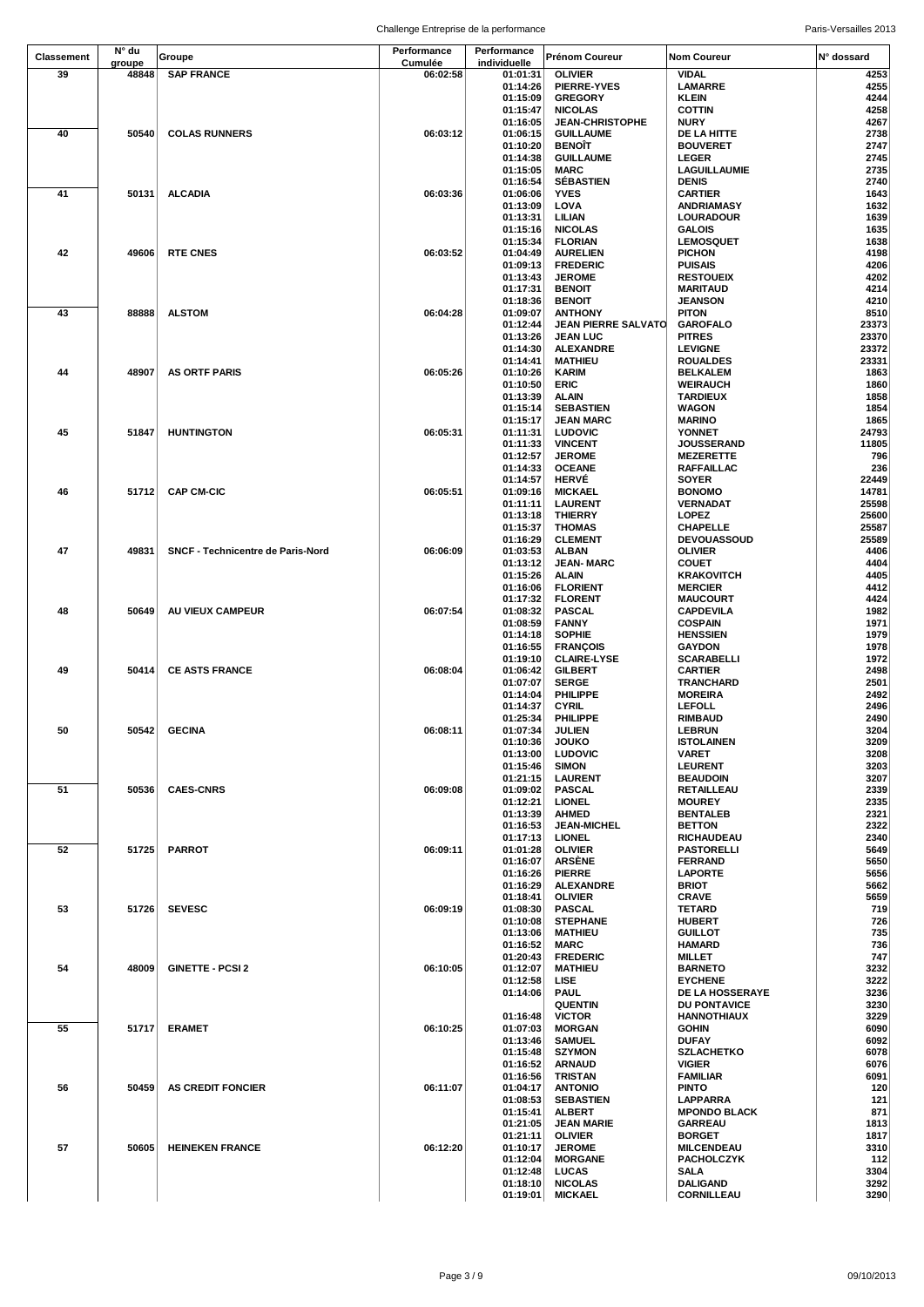|                   |                 |                                               | Challenge Entreprise de la performance |                          |                                       |                                     | Paris-Versailles 2013 |
|-------------------|-----------------|-----------------------------------------------|----------------------------------------|--------------------------|---------------------------------------|-------------------------------------|-----------------------|
| <b>Classement</b> | N° du           | Groupe                                        | Performance                            | Performance              | Prénom Coureur                        | <b>Nom Coureur</b>                  | N° dossard            |
| 58                | groupe<br>50602 | <b>CRÉDIT AGRICOLE - CARDS &amp; PAYMENTS</b> | Cumulée<br>06:13:02                    | individuelle<br>01:07:29 | <b>ARNAUD</b>                         | <b>PELLOIN</b>                      | 2836                  |
|                   |                 |                                               |                                        | 01:13:28                 | <b>ALAIN</b>                          | <b>DELMAS</b>                       | 2834                  |
|                   |                 |                                               |                                        | 01:16:15<br>01:17:15     | <b>PATRICE</b><br><b>YANN</b>         | <b>SAUVAGET</b><br><b>AUTRET</b>    | 2841<br>2833          |
|                   |                 |                                               |                                        | 01:18:35                 | <b>HICHAM</b>                         | OURDI                               | 2840                  |
| 59                | 46434           | AS SITA/EQUANT                                | 06:13:29                               | 01:02:28<br>01:11:59     | <b>GAETAN</b><br><b>CHRISTIAN</b>     | <b>COMPAIN</b><br><b>COULON</b>     | 1869<br>1879          |
|                   |                 |                                               |                                        | 01:18:01                 | <b>YANN</b>                           | <b>BOUCHON</b>                      | 1873                  |
|                   |                 |                                               |                                        | 01:19:27                 | <b>BENOIT</b>                         | <b>VEDEL</b>                        | 1868                  |
| 60                | 50701           | <b>IMERYS</b>                                 | 06:14:22                               | 01:21:34<br>01:06:49     | <b>JEAN BAPTISTE</b><br><b>JÊRÔME</b> | <b>MICHALON</b><br><b>LEVASSOR</b>  | 1877<br>3355          |
|                   |                 |                                               |                                        | 01:07:26                 | <b>CYPRIEN</b>                        | <b>MAUGRAS</b>                      | 3360                  |
|                   |                 |                                               |                                        | 01:19:14<br>01:19:17     | ERIC<br><b>CHARLES-ANTOINE</b>        | GANDY<br><b>PROUIN</b>              | 3356<br>3361          |
|                   |                 |                                               |                                        | 01:21:36                 | <b>MICHEL</b>                         | <b>DELVILLE</b>                     | 3357                  |
| 61                | 50543           | <b>NEWEDGE</b>                                | 06:14:27                               | 01:07:42                 | <b>JEAN MICHEL</b>                    | <b>GUILBERT</b>                     | 3788                  |
|                   |                 |                                               |                                        | 01:09:47<br>01:13:38     | <b>MARC SAID</b><br><b>SEBASTIEN</b>  | <b>LAKROUF</b><br><b>FREDENUCCI</b> | 3789<br>3774          |
|                   |                 |                                               |                                        | 01:20:56                 | <b>GAUTHIER</b>                       | LE LEAP                             | 3782                  |
| 62                | 48750           | <b>THALES CS BRÉTIGNY</b>                     | 06:14:39                               | 01:22:24<br>01:05:22     | <b>OLIVIER</b><br><b>ROLANDO</b>      | <b>CRESPIN</b><br>FARIA             | 3785<br>4787          |
|                   |                 |                                               |                                        | 01:10:59                 | <b>PASCAL</b>                         | <b>CHENEVIERE</b>                   | 4779                  |
|                   |                 |                                               |                                        | 01:19:06                 | <b>JEROME</b>                         | <b>VINOT</b>                        | 4783                  |
|                   |                 |                                               |                                        | 01:19:08<br>01:20:04     | <b>SOPHIE</b><br><b>BENOIT</b>        | <b>SENCE</b><br><b>CLERE</b>        | 4785<br>4781          |
| 63                | 51180           | <b>SEGULA</b>                                 | 06:15:34                               | 01:07:41                 | RÉMI                                  | <b>ADAM</b>                         | 4315                  |
|                   |                 |                                               |                                        | 01:13:50<br>01:15:14     | <b>VINCENT</b><br><b>ERIC</b>         | <b>BLONDEAU</b><br>VANDENBOSSCHE    | 16464<br>17189        |
|                   |                 |                                               |                                        | 01:16:35                 | <b>FLORENT</b>                        | <b>CASTAINGS</b>                    | 4316                  |
|                   | 49962           | AS GE/CGR                                     | 06:16:17                               | 01:22:14<br>01:09:49     | <b>FABIEN</b><br>JEAN-CLAUDE          | <b>LECOMTE</b><br><b>LABOURIE</b>   | 16463<br>1838         |
| 64                |                 |                                               |                                        | 01:15:24                 | <b>DAVID</b>                          | <b>BLONDEAU</b>                     | 1837                  |
|                   |                 |                                               |                                        | 01:15:37                 | <b>FRANCIS</b>                        | LUCE                                | 1831                  |
|                   |                 |                                               |                                        | 01:17:01<br>01:18:26     | <b>GRÉGORY</b><br><b>OLIVIER</b>      | ARMAND<br><b>DUHAMEL</b>            | 1840<br>1832          |
| 65                | 50462           | <b>ZODIAC ELECTRIQUE</b>                      | 06:17:10                               | 01:04:10                 | <b>HIDARE</b>                         | <b>RECHAK</b>                       | 5023                  |
|                   |                 |                                               |                                        | 01:10:34<br>01:18:32     | <b>ARNAUD</b><br><b>CHRISTOPHE</b>    | <b>THIOULOUSE</b><br><b>CHAPON</b>  | 5019<br>5016          |
|                   |                 |                                               |                                        | 01:21:26                 | <b>DAMIEN</b>                         | <b>DREANO</b>                       | 5013                  |
|                   |                 |                                               |                                        | 01:22:28                 | <b>MICKAEL</b>                        | <b>DEGAND</b>                       | 5006                  |
| 66                | 50603           | <b>DAVIDSON</b>                               | 06:18:44                               | 01:03:52<br>01:11:58     | <b>ETIENNE</b><br><b>GUILLAUME</b>    | <b>GRANGEREAU</b><br><b>GREUB</b>   | 2888<br>2886          |
|                   |                 |                                               |                                        | 01:18:57                 | <b>IGOR</b>                           | <b>JONCHERAY</b>                    | 2884                  |
|                   |                 |                                               |                                        | 01:19:53<br>01:24:04     | <b>STEVE</b><br><b>ADRIEN</b>         | PETO<br><b>LE REST</b>              | 2881<br>2896          |
| 67                | 50606           | <b>NOVAGRAAF</b>                              | 06:19:36                               | 01:02:35                 | <b>ELLIOT</b>                         | <b>CARR</b>                         | 3834                  |
|                   |                 |                                               |                                        | 01:16:24<br>01:17:04     | <b>TOM</b><br><b>NATHAN</b>           | <b>BEUCLER</b><br><b>BEUCLER</b>    | 3824<br>3832          |
|                   |                 |                                               |                                        | 01:17:34                 | <b>HERVE</b>                          | <b>DUVAL</b>                        | 3828                  |
|                   |                 |                                               |                                        | 01:25:59                 | <b>MARC</b>                           | <b>BETHENOD</b>                     | 3829                  |
| 68                | 51722           | <b>MILLIMAN</b>                               | 06:19:37                               | 01:10:11<br>01:16:38     | <b>IVAN</b><br><b>YOAN</b>            | <b>AMOSSE</b><br><b>FERAL</b>       | 5730<br>5732          |
|                   |                 |                                               |                                        | 01:16:40                 | <b>PIERRE</b>                         | <b>ITALIEN</b>                      | 5734                  |
|                   |                 |                                               |                                        | 01:17:34<br>01:18:34     | <b>PIERRICK</b><br><b>SEBASTIEN</b>   | <b>PIETTE</b><br><b>DELUCINGE</b>   | 5737<br>5727          |
| 69                | 50963           | <b>BEARING POINT</b>                          | 06:20:05                               | 01:07:00                 | <b>PAUL</b>                           | <b>MONNIER</b>                      | 2035                  |
|                   |                 |                                               |                                        | 01:16:29<br>01:17:12     | <b>NICOLAS</b><br><b>PAVEL</b>        | <b>CORNAVIN</b><br><b>OUSPENSKI</b> | 6464<br>11228         |
|                   |                 |                                               |                                        | 01:18:40                 | <b>FRÉDÉRIC</b>                       | <b>PRINCE</b>                       | 2036                  |
|                   |                 |                                               |                                        | 01:20:44                 | <b>JÉRÖME</b>                         | <b>BRUSQ</b>                        | 2028                  |
| 70                | 50607           | <b>SIMPLY MARKET</b>                          | 06:20:06                               | 01:13:02<br>01:15:29     | YANN<br><b>CHRISTOPHE</b>             | <b>GOHIEC</b><br><b>POCHOT</b>      | 4392<br>4381          |
|                   |                 |                                               |                                        | 01:16:53                 | <b>JULIEN</b>                         | <b>PERDRIX</b>                      | 4382                  |
|                   |                 |                                               |                                        | 01:17:20<br>01:17:22     | <b>JEAN-BAPTISTE</b><br><b>JÉRÉMY</b> | LE TALLEC<br><b>COULIBALY</b>       | 4389<br>4400          |
| 71                | 50698           | <b>CARITAS TEAM</b>                           | 06:20:26                               | 00:56:36                 | <b>MENOUAR</b>                        | <b>BENFODDA</b>                     | 119                   |
|                   |                 |                                               |                                        | 01:17:26<br>01:19:16     | <b>JEAN</b><br><b>STÉPHANE</b>        | <b>VELUT</b><br><b>ROUSSEAU</b>     | 2376<br>2374          |
|                   |                 |                                               |                                        | 01:21:53                 | <b>NICOLAS</b>                        | <b>CASAL</b>                        | 2369                  |
| 72                | 51713           | <b>CG78</b>                                   | 06:20:29                               | 01:25:15<br>01:13:23     | <b>CHRISTOPHE</b><br><b>PASCAL</b>    | <b>HANOTTE</b><br><b>VIGNERON</b>   | 25640<br>25558        |
|                   |                 |                                               |                                        | 01:14:21                 | <b>MICHEL</b>                         | <b>FORTEAUX</b>                     | 25539                 |
|                   |                 |                                               |                                        | 01:14:38                 | <b>CHRISTIAN</b>                      | HAVARD                              | 25534                 |
|                   |                 |                                               |                                        | 01:17:01<br>01:21:06     | <b>ALASSANE</b><br><b>MARTIAL</b>     | LY.<br><b>FERRAND</b>               | 25550<br>25542        |
| 73                | 48923           | <b>RICHARDSON</b>                             | 06:20:40                               | 01:04:26                 | ALI                                   | <b>HAMMACHE</b>                     | 4168                  |
|                   |                 |                                               |                                        | 01:18:09<br>01:18:27     | <b>SANDRINE</b><br><b>FRANCISCO</b>   | <b>MONTEL</b><br><b>DE SOUSA</b>    | 4163<br>4167          |
|                   |                 |                                               |                                        | 01:19:44                 | <b>DOMINIQUE</b>                      | <b>GIRARD</b>                       | 4170                  |
|                   |                 |                                               |                                        | 01:19:54                 | <b>RICARDO</b>                        | <b>VILAS BOAS MIRANDA</b>           | 4172                  |
| 74                | 51728           | <b>STAGO</b>                                  | 06:21:17                               | 01:13:09<br>01:16:21     | <b>PASCAL</b><br><b>MARC</b>          | <b>HOARAU</b><br><b>BORENSZTEJN</b> | 5121<br>5181          |
|                   |                 |                                               |                                        | 01:16:56                 | <b>VINCENT</b>                        | <b>LALOUS</b>                       | 5127                  |
|                   |                 |                                               |                                        | 01:17:23<br>01:17:28     | <b>FABRICE</b><br><b>BOUMEDIENE</b>   | <b>BUSSUTTIL</b><br><b>MERABET</b>  | 5197<br>5122          |
| 75                | 50962           | ARKEMA                                        | 06:22:02                               | 01:01:57                 | PHILIPPE                              | <b>GOETTELMANN</b>                  | 803                   |
|                   |                 |                                               |                                        | 01:17:01<br>01:19:47     | <b>MATHIEU</b>                        | <b>SALAUN</b><br><b>STAUDT</b>      | 1734<br>1740          |
|                   |                 |                                               |                                        | 01:21:14                 | <b>CHRISTOPHE</b><br><b>CHARLY</b>    | <b>BRUNET</b>                       | 1742                  |
|                   |                 |                                               |                                        | 01:22:03                 | <b>VINCENT</b>                        | <b>PEPIN</b>                        | 1745                  |
| 76                | 51370           | <b>CLASC TRAPPES</b>                          | 06:23:11                               | 01:12:06<br>01:16:02     | <b>SEBASTIEN</b><br><b>STEPHANE</b>   | <b>ROLLAND</b><br><b>MESNIL</b>     | 25530<br>25532        |
|                   |                 |                                               |                                        | 01:16:57                 | <b>FREDERIC</b>                       | <b>BAZILLON</b>                     | 25522                 |
|                   |                 |                                               |                                        | 01:18:18<br>01:19:48     | <b>CHRISTOPHE</b><br>PHILIPPE         | <b>ROUSSEY</b><br><b>MASSON</b>     | 25529<br>25526        |
|                   |                 |                                               |                                        |                          |                                       |                                     |                       |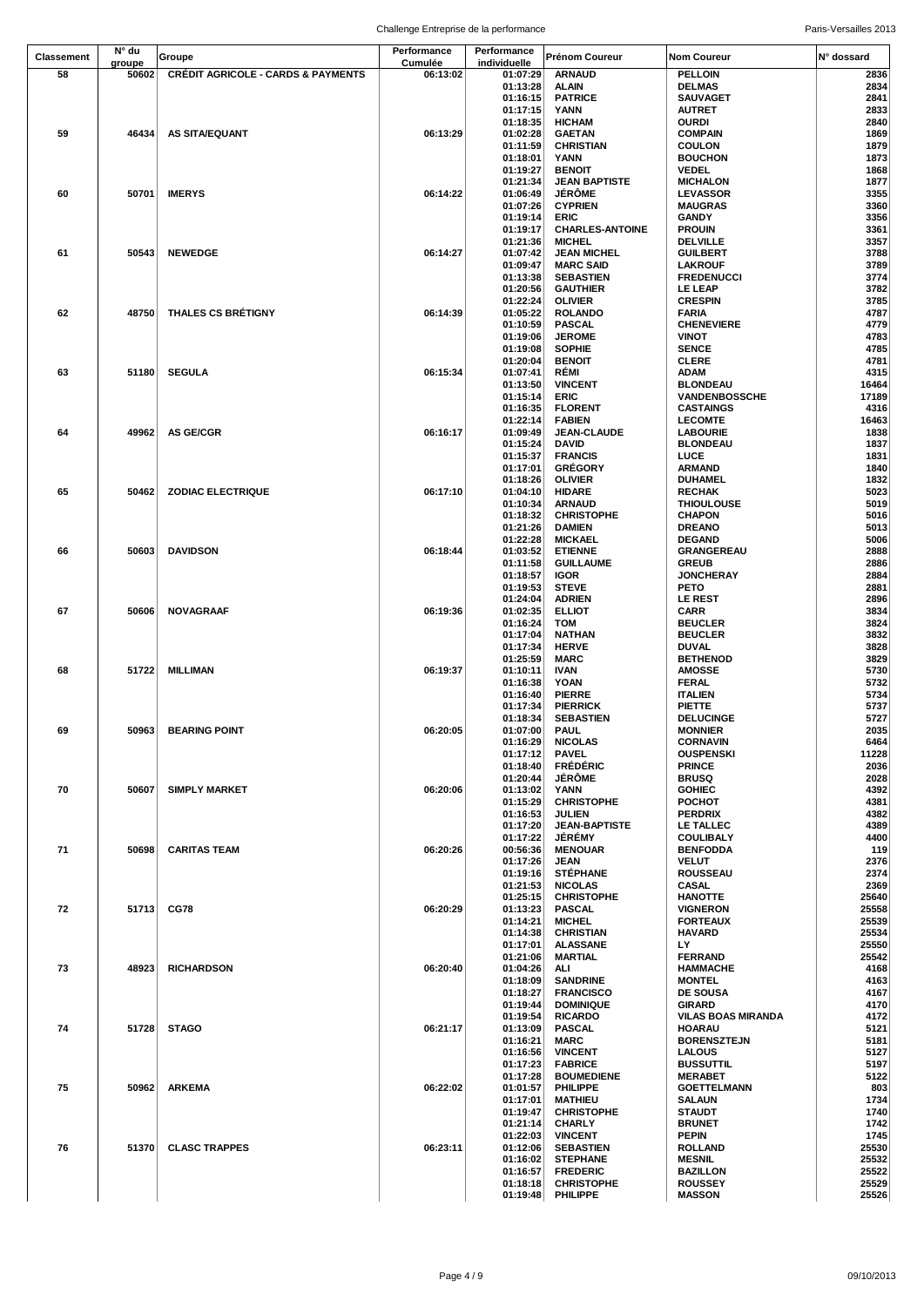Challenge Entreprise de la performance entreprise de la performance entre la paris-Versailles 2013

| <b>Classement</b> | N° du           | Groupe                         | Performance         | Performance<br>individuelle | Prénom Coureur                          | <b>Nom Coureur</b>                | N° dossard    |
|-------------------|-----------------|--------------------------------|---------------------|-----------------------------|-----------------------------------------|-----------------------------------|---------------|
| 77                | groupe<br>46145 | <b>FRANCE EXPRESS YVELINES</b> | Cumulée<br>06:23:32 | 01:09:38                    | <b>NICOLAS</b>                          | <b>BURLET</b>                     | 3166          |
|                   |                 |                                |                     | 01:13:25                    | <b>RODRIGUE</b>                         | <b>COROSINE</b>                   | 3185          |
|                   |                 |                                |                     | 01:16:40                    | <b>RACHID</b>                           | <b>MERAH</b>                      | 3180          |
|                   |                 |                                |                     | 01:21:24                    | <b>FREDERIC</b>                         | <b>SUDRE</b>                      | 3170          |
|                   |                 |                                |                     | 01:22:25                    | <b>FABRICE</b>                          | <b>ROGER</b>                      | 3172          |
| 78                | 50460           | <b>SYNTONIA</b>                | 06:24:45            | 01:08:11                    | <b>JEAN REMI</b>                        | <b>DUMESNIL</b>                   | 4693          |
|                   |                 |                                |                     | 01:14:49<br>01:19:16        | <b>STEPHANE</b>                         | <b>MERAI</b>                      | 4705<br>4694  |
|                   |                 |                                |                     | 01:20:59                    | YOUCEFF<br><b>ARNAUD</b>                | EL OUADRHIRI<br><b>DEMASSON</b>   | 4692          |
|                   |                 |                                |                     | 01:21:30                    | PHILIPPE                                | <b>HUVELIN</b>                    | 4714          |
| 79                | 50648           | <b>ANTARGAZ</b>                | 06:24:52            | 01:04:20                    | <b>EMMANUEL</b>                         | <b>HEMERY</b>                     | 1710          |
|                   |                 |                                |                     | 01:17:34                    | PAUL                                    | <b>LADNER</b>                     | 1695          |
|                   |                 |                                |                     | 01:20:05                    | <b>DOMINIQUE</b>                        | <b>MARGUERIE</b>                  | 1690          |
|                   |                 |                                |                     | 01:20:47                    | <b>ROMAIN</b>                           | <b>CHEVALEYRE</b>                 | 1687          |
|                   |                 |                                |                     | 01:22:06                    | <b>BRIGITTE</b>                         | <b>DURIEZ</b>                     | 1706          |
| 80                | 50703           | M6                             | 06:25:36            | 01:16:27<br>01:16:31        | <b>GREGORY</b><br>PATI                  | <b>POTE</b><br><b>KASEKE</b>      | 3632<br>3602  |
|                   |                 |                                |                     | 01:16:51                    | <b>HERVE</b>                            | <b>ROUSSEAU</b>                   | 3624          |
|                   |                 |                                |                     | 01:17:18                    | <b>TRISTAN</b>                          | <b>MARTIN</b>                     | 3609          |
|                   |                 |                                |                     | 01:18:29                    | <b>DENIS</b>                            | <b>DUBOIS</b>                     | 3606          |
| 81                | 50967           | KLEE                           | 06:25:48            | 01:15:15                    | <b>STEPHANE</b>                         | DE CHATILLON                      | 3418          |
|                   |                 |                                |                     | 01:16:21                    | <b>JEROME</b>                           | <b>DROPSY</b>                     | 3415          |
|                   |                 |                                |                     | 01:16:40<br>01:18:10        | <b>MATHIEU</b><br><b>ADRIEN</b>         | <b>DUCRUEZ</b><br><b>VIALA</b>    | 3414<br>3423  |
|                   |                 |                                |                     | 01:19:22                    | <b>THIBAUD</b>                          | <b>VIALA</b>                      | 3433          |
| 82                | 50022           | OPERA NATIONAL DE PARIS        | 06:26:20            | 01:04:52                    | IAN                                     | <b>TIXIER</b>                     | 3911          |
|                   |                 |                                |                     | 01:12:45                    | PHILIPPE                                | <b>TABERLET</b>                   | 3899          |
|                   |                 |                                |                     | 01:20:06                    | <b>GUY</b>                              | <b>GIGOT</b>                      | 3905          |
|                   |                 |                                |                     | 01:23:48                    | <b>NOURREDINE</b>                       | <b>ABDI</b>                       | 3908          |
|                   |                 |                                |                     | 01:24:49                    | <b>DIDIER</b>                           | <b>JONNEAUX</b>                   | 3904          |
| 83                | 51933           | <b>RMC</b>                     | 06:26:23            | 01:10:00<br>01:14:25        | <b>JEAN-PIERRE</b><br><b>CHRISTOPHE</b> | <b>DIERNAZ</b><br><b>BOCCARD</b>  | 709<br>708    |
|                   |                 |                                |                     | 01:15:14                    | <b>ANTOINE</b>                          | <b>FAVIER</b>                     | 707           |
|                   |                 |                                |                     | 01:21:13                    | <b>GARNIER</b>                          | <b>OLIVIER</b>                    | 713           |
|                   |                 |                                |                     | 01:25:31                    | <b>BENJAMIN</b>                         | <b>REYNTJES</b>                   | 714           |
| 84                | 51181           | <b>VIRGIN MOBILE</b>           | 06:27:20            | 01:12:18                    | <b>AUBIN</b>                            | <b>LEVECOT</b>                    | 4924          |
|                   |                 |                                |                     | 01:15:38                    | KARIM                                   | <b>LAFDAL</b>                     | 4918          |
|                   |                 |                                |                     | 01:17:37                    | <b>PASCAL</b>                           | <b>RIALLAND</b>                   | 4916          |
|                   |                 |                                |                     | 01:19:23<br>01:22:24        | <b>OLIVIER</b><br><b>AURÉLIEN</b>       | <b>FLOQUET</b><br><b>LANGLOIS</b> | 4913<br>4920  |
| 85                | 48618           | <b>EATON</b>                   | 06:27:48            | 01:05:33                    | <b>REINHARD</b>                         | <b>GALLOVITS</b>                  | 3051          |
|                   |                 |                                |                     | 01:12:58                    | <b>ARLINDO</b>                          | <b>DA COSTA</b>                   | 3057          |
|                   |                 |                                |                     | 01:12:59                    | <b>AURÉLIEN</b>                         | <b>DAVID</b>                      | 3058          |
|                   |                 |                                |                     | 01:27:43                    | <b>RONAN</b>                            | LE BAIL                           | 3059          |
|                   |                 |                                |                     | 01:28:35                    | <b>CHARLÉNE</b>                         | <b>MASSON</b>                     | 3060          |
| 86                | 47198           | <b>DALKIA</b>                  | 06:27:56            | 01:11:03<br>01:16:54        | LHAKDAR                                 | <b>SEKKAI</b><br><b>PINON</b>     | 2871<br>2868  |
|                   |                 |                                |                     | 01:18:52                    | <b>RENAUD</b><br><b>CLARENNE</b>        | <b>SERGE</b>                      | 2864          |
|                   |                 |                                |                     | 01:20:28                    | <b>FANNY</b>                            | <b>GRELLIER</b>                   | 2867          |
|                   |                 |                                |                     | 01:20:39                    | <b>YVES</b>                             | <b>ROBERT</b>                     | 2869          |
| 87                | 51153           | <b>BTP CONSULTANTS</b>         | 06:28:54            | 01:07:16                    | <b>OLIVIER</b>                          | <b>COUMONT</b>                    | 1395          |
|                   |                 |                                |                     | 01:16:48                    | YOHANN                                  | <b>BERTHUREL</b>                  | 2234          |
|                   |                 |                                |                     | 01:20:35<br>01:21:43        | <b>SYLVAIN</b><br><b>JULIEN</b>         | <b>BAUDOUIN</b><br><b>WAGNER</b>  | 2228<br>2227  |
|                   |                 |                                |                     | 01:22:32                    | <b>PATRICK</b>                          | <b>VRIGNON</b>                    | 2237          |
| 88                |                 | 50651 MEGA RUNNING TEAM        | 06:29:03            | 01:11:32                    | <b>OLIVIER</b>                          | <b>SCHIAVI</b>                    | 3688          |
|                   |                 |                                |                     | 01:16:54                    | <b>RÉGIS</b>                            | <b>COURTOIS</b>                   | 3678          |
|                   |                 |                                |                     | 01:19:06                    | THOMAS                                  | <b>ESTEVE</b>                     | 3677          |
|                   |                 |                                |                     | 01:20:27                    | <b>JUAN</b>                             | <b>DE OLIVEIRA</b>                | 3680          |
| 89                | 51658           | <b>UNIGRAINS</b>               | 06:29:08            | 01:21:04<br>01:14:23        | <b>YANNICK</b><br><b>ERIC</b>           | <b>SAURY</b><br><b>PORCHERON</b>  | 3679<br>11207 |
|                   |                 |                                |                     | 01:15:32                    | <b>ANTOINE</b>                          | <b>BENOIST</b>                    | 14706         |
|                   |                 |                                |                     | 01:17:35                    | <b>FABRICE</b>                          | <b>VIDAL</b>                      | 11427         |
|                   |                 |                                |                     | 01:19:56                    | <b>BENOIT</b>                           | <b>VIRON</b>                      | 17755         |
|                   |                 |                                |                     | 01:21:42                    | <b>PAUL</b>                             | <b>LESTY</b>                      | 14170         |
| 90                | 50539           | <b>CE SNCF CLIENTELES</b>      | 06:29:38            | 01:11:33                    | <b>JEAN LUC</b>                         | <b>SINCERE</b>                    | 2604          |
|                   |                 |                                |                     | 01:17:26                    | <b>JEAN-PIERRE</b>                      | <b>LUNEAU</b>                     | 2623          |
|                   |                 |                                |                     | 01:17:29<br>01:20:58        | <b>GILLES</b><br><b>JÉRÔME</b>          | <b>SOUCHON</b><br><b>ROYER</b>    | 2603<br>2606  |
|                   |                 |                                |                     | 01:22:12                    | <b>PIERRE</b>                           | <b>MEYER</b>                      | 2620          |
| 91                |                 | 50412 SUBSEA 7                 | 06:30:46            | 01:06:36                    | <b>GREGORY</b>                          | <b>BANVILLE</b>                   | 4607          |
|                   |                 |                                |                     | 01:13:37                    | <b>WILLIAM</b>                          | <b>SATTLER</b>                    | 4604          |
|                   |                 |                                |                     | 01:23:05                    | <b>FLORENT</b>                          | <b>GRELON</b>                     | 4615          |
|                   |                 |                                |                     | 01:23:17                    | <b>JULIEN</b>                           | <b>JOURNE</b>                     | 4616          |
| 92                | 51723           | <b>NEOPOST</b>                 |                     | 01:24:11                    | YANN                                    | <b>BROUARD</b><br><b>CLARIS</b>   | 4606          |
|                   |                 |                                | 06:31:41            | 01:09:14<br>01:14:51        | <b>YANNICK</b><br><b>THIERRY</b>        | LE JAOUDOUR                       | 5680<br>5679  |
|                   |                 |                                |                     | 01:21:37                    | <b>CLEM</b>                             | <b>GARVEY</b>                     | 5682          |
|                   |                 |                                |                     | 01:22:50                    | <b>PATRICE</b>                          | <b>MONTIGNY</b>                   | 5692          |
|                   |                 |                                |                     | 01:23:09                    | <b>BERTRAND</b>                         | LAGACHE                           | 5686          |
| 93                | 46825           | <b>SECOND SOUFFLE</b>          | 06:31:58            | 01:14:59                    | <b>HERVÉ</b>                            | <b>COULM</b>                      | 4311          |
|                   |                 |                                |                     | 01:15:34                    | <b>BRUNO</b>                            | <b>FERMIGIER</b>                  | 4310          |
|                   |                 |                                |                     | 01:17:08                    | <b>SEBASTIEN</b>                        | <b>FRICKER</b><br><b>SMANIO</b>   | 4309          |
|                   |                 |                                |                     | 01:21:19<br>01:22:58        | <b>SÉBASTIEN</b><br><b>FRANÇOIS</b>     | <b>SANCHEZ</b>                    | 4304<br>4305  |
| 94                | 48781           | <b>OMNOVA SOLUTIONS</b>        | 06:32:25            | 01:08:31                    | <b>SÉBASTIEN</b>                        | VAN DE VOORDE                     | 3892          |
|                   |                 |                                |                     | 01:14:24                    | <b>ROBERT</b>                           | <b>TAMET</b>                      | 3888          |
|                   |                 |                                |                     | 01:20:02                    | <b>BERNARD</b>                          | <b>NIGEN</b>                      | 3894          |
|                   |                 |                                |                     | 01:22:33                    | ERIC                                    | <b>MEDARD</b>                     | 3886          |
|                   |                 |                                |                     | 01:26:55                    | <b>YANNICK</b>                          | <b>VENON</b>                      | 3897          |
| 95                | 47322           | <b>GALERIES LAFAYETTE</b>      | 06:32:48            | 01:06:52<br>01:16:42        | <b>BENOIT</b><br><b>JEAN-LUC</b>        | <b>DORES</b><br>ZOU               | 3192<br>3198  |
|                   |                 |                                |                     | 01:21:49                    | DAVID                                   | <b>PERRAIS</b>                    | 3195          |
|                   |                 |                                |                     | 01:23:25                    | <b>LIONEL</b>                           | <b>DORES</b>                      | 3189          |
|                   |                 |                                |                     | 01:24:00                    | PHILIPPE                                | <b>LEVEQUE</b>                    | 3197          |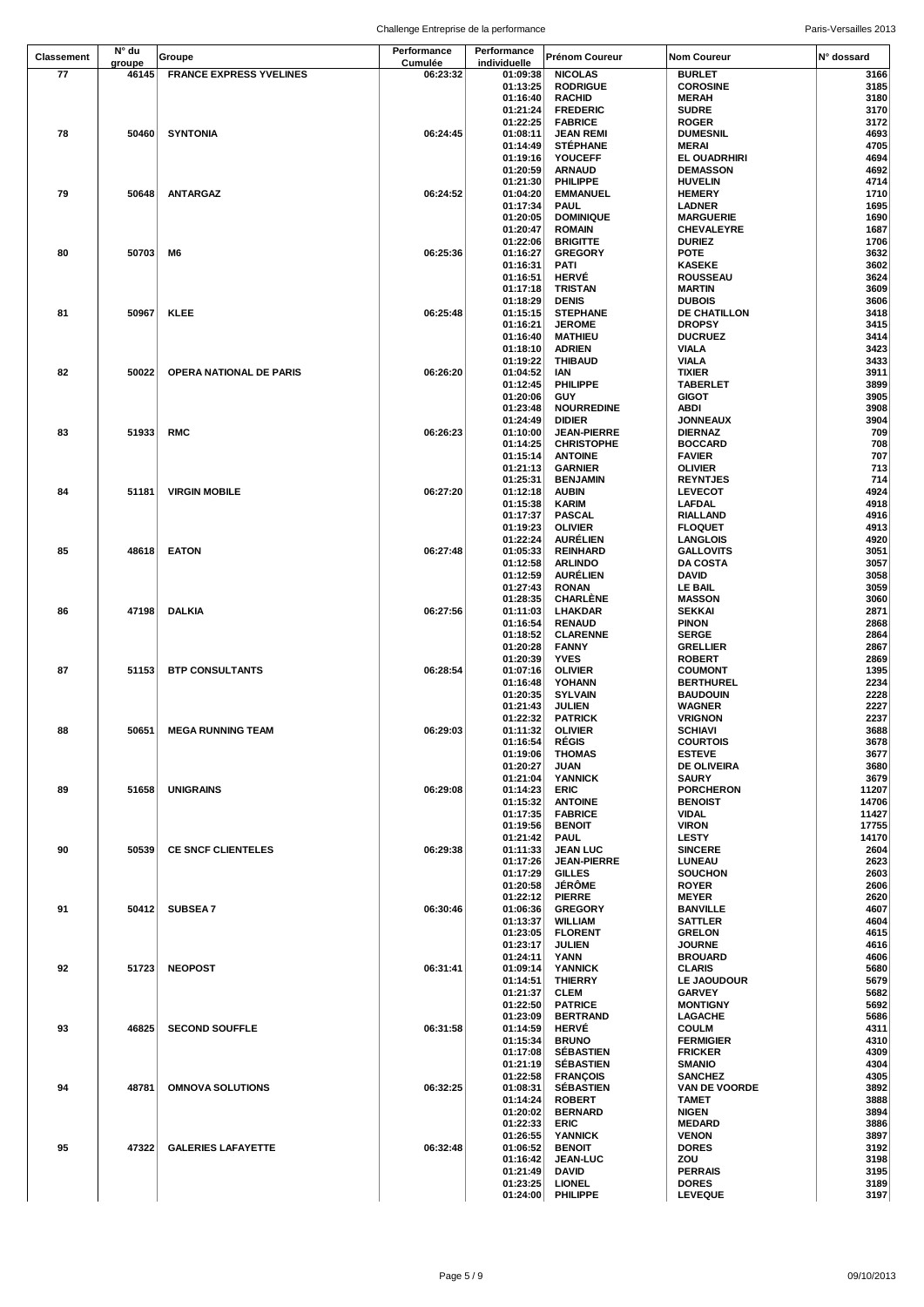|                   | N° du  |                                  | Performance | Performance          |                                  |                                   |                |
|-------------------|--------|----------------------------------|-------------|----------------------|----------------------------------|-----------------------------------|----------------|
| <b>Classement</b> | groupe | Groupe                           | Cumulée     | individuelle         | Prénom Coureur                   | <b>Nom Coureur</b>                | N° dossard     |
| 96                | 48655  | <b>NESTLÉ FRANCE</b>             | 06:33:28    | 01:09:33             | <b>DAMIEN</b>                    | <b>GIRAUD</b>                     | 3764           |
|                   |        |                                  |             | 01:16:25             | <b>JEAN-BENOIT</b>               | DE LACOSTE                        | 3756           |
|                   |        |                                  |             | 01:21:04<br>01:21:55 | <b>THOMAS</b><br><b>LAURENCE</b> | PRADEAU<br>PONSICH-MITJAVILLE     | 3755<br>3765   |
|                   |        |                                  |             | 01:24:31             | <b>KEVIN</b>                     | <b>YVINEC</b>                     | 3763           |
| 97                | 50538  | <b>CE FRET SNCF</b>              | 06:36:52    | 01:11:55             | PHILIPPE                         | <b>DROUIN</b>                     | 2567           |
|                   |        |                                  |             | 01:15:25             | <b>BENJAMIN</b>                  | <b>BOUCHARD</b>                   | 5052           |
|                   |        |                                  |             | 01:19:26             | <b>STEPHANE</b>                  | LAMY                              | 2568           |
|                   |        |                                  |             | 01:24:57             | <b>XAVIER</b>                    | <b>DANIEL</b>                     | 2573           |
| 98                | 48175  | <b>STERIA</b>                    | 06:37:59    | 01:25:09<br>01:16:27 | HENRI<br><b>ERIC</b>             | DELEVAUX<br><b>ANDRAUD</b>        | 2578<br>4588   |
|                   |        |                                  |             | 01:16:39             | ALEXANDRA                        | <b>NEANT</b>                      | 4584           |
|                   |        |                                  |             | 01:18:55             | <b>BACHIROU</b>                  | <b>NDAO</b>                       | 4585           |
|                   |        |                                  |             | 01:22:41             | <b>OLIVIER</b>                   | <b>PAULIN</b>                     | 4586           |
|                   |        |                                  |             | 01:23:17             | <b>ROMAIN</b>                    | <b>CAVITTE</b>                    | 4594           |
| 99                | 50599  | <b>BOSTON CONSULTING GROUP</b>   | 06:38:03    | 01:13:14             | <b>AYMERIC</b>                   | <b>LE RENARD</b>                  | 2087           |
|                   |        |                                  |             | 01:19:34             | <b>LIONEL</b>                    | ARÉ                               | 2081           |
|                   |        |                                  |             | 01:20:49<br>01:21:05 | <b>MARC</b><br><b>KARIM</b>      | <b>LAMBERT</b><br><b>BOUZID</b>   | 2076<br>2089   |
|                   |        |                                  |             | 01:23:21             | <b>JEAN-BAPTISTE</b>             | <b>GILLET</b>                     | 2078           |
| 100               | 48838  | <b>ASCOT</b>                     | 06:38:12    | 01:14:37             | <b>OLIVIER</b>                   | <b>GALICHET</b>                   | 1931           |
|                   |        |                                  |             | 01:18:13             | <b>CHRISTOPHE</b>                | <b>RUYSSEN</b>                    | 1929           |
|                   |        |                                  |             | 01:19:39             | RAPHAËL                          | <b>FLANT</b>                      | 1927           |
|                   |        |                                  |             | 01:22:01             | PIERRE-LUC                       | <b>CHAMBEFORT</b>                 | 1933           |
|                   |        |                                  |             | 01:23:42             | <b>CLÉMENT</b>                   | DE OBALDIA                        | 1926           |
| 101               | 50413  | <b>CE MC<sup>2</sup>I GROUPE</b> | 06:38:48    | 01:16:05             | <b>KEVIN</b>                     | <b>MATTENET</b>                   | 2582           |
|                   |        |                                  |             | 01:17:34<br>01:19:05 | <b>FABIEN</b><br><b>HERVÉ</b>    | <b>NAUD</b><br><b>NOGIER</b>      | 2586<br>2588   |
|                   |        |                                  |             | 01:20:13             | <b>AUGUSTE</b>                   | <b>NGUYEN</b>                     | 25634          |
|                   |        |                                  |             | 01:25:51             | JULIEN                           | <b>GRIMAULT</b>                   | 2595           |
| 102               | 51182  | <b>ZYCKO</b>                     | 06:38:57    | 01:14:55             | <b>FABRICE</b>                   | <b>EMONNET</b>                    | 5064           |
|                   |        |                                  |             | 01:15:02             | <b>HUGUES</b>                    | DE BONNAVENTURE                   | 5030           |
|                   |        |                                  |             | 01:19:47             | <b>CORENTIN</b>                  | <b>DURBACH</b>                    | 5039           |
|                   |        |                                  |             | 01:22:46             | <b>CAROLE</b>                    | <b>EMONNET</b>                    | 5053           |
|                   |        |                                  |             | 01:26:27             | PHILIPPE                         | <b>EVAIN</b>                      | 5061           |
| 103               | 52319  | <b>AFRICA RUN</b>                | 06:39:10    | 01:17:16<br>01:18:57 | <b>ALFREDO</b><br><b>CLAIRE</b>  | <b>CABRERA SOCORRO</b><br>CHATEAU | 25691<br>25685 |
|                   |        |                                  |             | 01:19:16             | <b>ARMAND</b>                    | LAGRANGE                          | 25688          |
|                   |        |                                  |             | 01:21:29             | YANN                             | <b>LORANG</b>                     | 25689          |
|                   |        |                                  |             | 01:22:12             | <b>LUDOVIC</b>                   | <b>JACOME</b>                     | 25687          |
| 104               | 51161  | <b>AIR LIQUIDE</b>               | 06:39:16    | 01:14:34             | <b>JÉRÖME</b>                    | <b>DESCAMPS</b>                   | 1620           |
|                   |        |                                  |             | 01:19:05             | <b>MANU</b>                      | DELAPLACE                         | 1610           |
|                   |        |                                  |             | 01:19:47             | <b>EMMANUEL</b>                  | <b>LAMOINE</b>                    | 1618           |
|                   |        |                                  |             | 01:21:53             | <b>PIERRE</b>                    | <b>GODART</b>                     | 1623           |
|                   |        |                                  |             | 01:23:57             | ERIC                             | <b>CORUBLE</b>                    | 1611           |
| 105               | 50706  | <b>SYNTRA</b>                    | 06:39:57    | 01:10:31<br>01:19:46 | <b>DOMINIQUE</b><br>BERT         | <b>PATTYN</b><br>TAELMAN          | 4730<br>4736   |
|                   |        |                                  |             | 01:21:48             | GINO                             | <b>GRUYAERT</b>                   | 4743           |
|                   |        |                                  |             | 01:22:39             | <b>KOENRAAD</b>                  | <b>DE SMET</b>                    | 4752           |
|                   |        |                                  |             | 01:25:13             | <b>XAVIER</b>                    | <b>CALLENS</b>                    | 4734           |
| 106               | 50970  | <b>VINCI FACILITIES</b>          | 06:40:16    | 01:08:48             | <b>RAPHAEL</b>                   | <b>DIEZ</b>                       | 4909           |
|                   |        |                                  |             | 01:10:31             | <b>FREDERIC</b>                  | <b>CATHALA</b>                    | 4901           |
|                   |        |                                  |             | 01:21:29             | <b>JEAN-LUC</b>                  | <b>MALGRAS</b>                    | 4899           |
|                   |        |                                  |             | 01:26:38             | <b>BERTRAND</b>                  | <b>BEAUCHESNE</b>                 | 4896           |
|                   |        |                                  |             | 01:32:50             | <b>STEPHANE</b><br><b>CLAUDE</b> | <b>OLIVIER</b>                    | 4905<br>2257   |
| 107               |        | 50415 BUSSY RUNNING              | 06:40:31    | 01:16:36<br>01:20:01 | PHILIPPE                         | <b>MARCONI</b><br><b>LIOTTIER</b> | 2254           |
|                   |        |                                  |             | 01:21:16             | <b>FRANCK</b>                    | <b>COUDERE</b>                    | 2258           |
|                   |        |                                  |             | 01:21:19             | <b>RODOLPHE</b>                  | <b>TERNON</b>                     | 2246           |
|                   |        |                                  |             |                      | <b>STEVE</b>                     | <b>POINTIN</b>                    | 2250           |
| 108               | 51711  | <b>AXYS CONSULTANTS</b>          | 06:40:45    | 01:15:22             | <b>MATHIEU</b>                   | <b>PLASSARD</b>                   | 25603          |
|                   |        |                                  |             | 01:17:41             | <b>FABIEN</b>                    | <b>REMMERY</b>                    | 25607          |
|                   |        |                                  |             | 01:21:19             | <b>CHUN</b>                      | TANG                              | 21983<br>25610 |
|                   |        |                                  |             | 01:22:16<br>01:24:07 | MARC<br><b>EMMANUEL</b>          | <b>SAILLY</b><br><b>HENOT</b>     | 25605          |
| 109               | 45286  | <b>ARTELIA</b>                   | 06:41:35    | 01:13:05             | JOËL                             | LE TALLEC                         | 1764           |
|                   |        |                                  |             | 01:18:53             | <b>JEAN BAPTISTE</b>             | <b>GUIDE</b>                      | 1759           |
|                   |        |                                  |             | 01:20:54             | <b>CHRISTIAN</b>                 | <b>ARLET</b>                      | 1754           |
|                   |        |                                  |             | 01:22:03             | <b>ROMAIN</b>                    | <b>MARCEL</b>                     | 1761           |
|                   |        |                                  |             | 01:26:40             | <b>MATHIEU</b>                   | <b>SOULEAU</b>                    | 1760           |
| 110               | 48661  | <b>SPORTS LOISIRS SANOFI</b>     | 06:41:59    | 01:18:59             | <b>SERGE</b>                     | <b>PERARD</b>                     | 4530           |
|                   |        |                                  |             | 01:19:00<br>01:20:34 | JULIE<br><b>HERVE</b>            | <b>BARRIER</b><br><b>CASTEL</b>   | 4517<br>4515   |
|                   |        |                                  |             |                      | CHARLOTTE                        | <b>PAGES</b>                      | 4529           |
|                   |        |                                  |             | 01:22:52             | <b>ERWAN</b>                     | KAN                               | 4534           |
| 111               | 50700  | <b>CRITEO RUN</b>                | 06:42:35    | 01:14:19             | <b>JEAN-SÉBASTIEN</b>            | <b>FAURE</b>                      | 2852           |
|                   |        |                                  |             | 01:18:17             | MANU                             | <b>CUPCIC</b>                     | 2846           |
|                   |        |                                  |             | 01:21:38             | <b>JULIEN</b>                    | <b>DUMINY</b>                     | 2851           |
|                   |        |                                  |             | 01:24:06             | <b>ARTHUR</b>                    | <b>SUAU</b>                       | 2848           |
| 112               | 51169  | <b>CITEL2CP</b>                  | 06:42:41    | 01:24:15             | <b>FRANÇOIS</b>                  | <b>SUAU</b><br><b>LEWANDOWSKI</b> | 2857<br>2671   |
|                   |        |                                  |             | 01:15:35<br>01:19:45 | <b>CARSTEN</b><br>MAGALI         | <b>ROMAIN</b>                     | 2666           |
|                   |        |                                  |             | 01:20:52             | <b>PATRICK</b>                   | <b>POTIRON</b>                    | 2664           |
|                   |        |                                  |             | 01:22:47             | JONATHAN                         | <b>BRIEST</b>                     | 2674           |
|                   |        |                                  |             | 01:23:42             | <b>OUSSEYNOU</b>                 | <b>BALDE</b>                      | 2676           |
| 113               | 51379  | <b>NEXEYA</b>                    | 06:42:52    | 01:17:51             | PHILIPPE                         | DE CARVALHO                       | 5675           |
|                   |        |                                  |             | 01:17:55             | <b>ALAIN</b>                     | <b>AMRHEIN</b>                    | 5668           |
|                   |        |                                  |             | 01:19:56             | <b>MARTIAL</b>                   | <b>MAGERE</b>                     | 5667           |
|                   |        |                                  |             | 01:21:31<br>01:25:39 | <b>STEPHANE</b><br><b>CEDRIC</b> | <b>AUZENET</b><br><b>FOURGOUS</b> | 5669<br>5671   |
| 114               | 51183  | THALES RAYTHEONS SYSTEMS         | 06:44:14    | 01:14:06             | <b>STEVE</b>                     | <b>CHADOS</b>                     | 4790           |
|                   |        |                                  |             | 01:19:42             | <b>THIERRY</b>                   | RUAN                              | 4801           |
|                   |        |                                  |             | 01:22:30             | <b>STEPHAN</b>                   | <b>FORET</b>                      | 4796           |
|                   |        |                                  |             | 01:23:24             | <b>SYLVAIN</b>                   | <b>MALAVIEILLE</b>                | 4789           |
|                   |        |                                  |             | 01:24:32             | <b>ARNAUD</b>                    | <b>BARANES</b>                    | 4792           |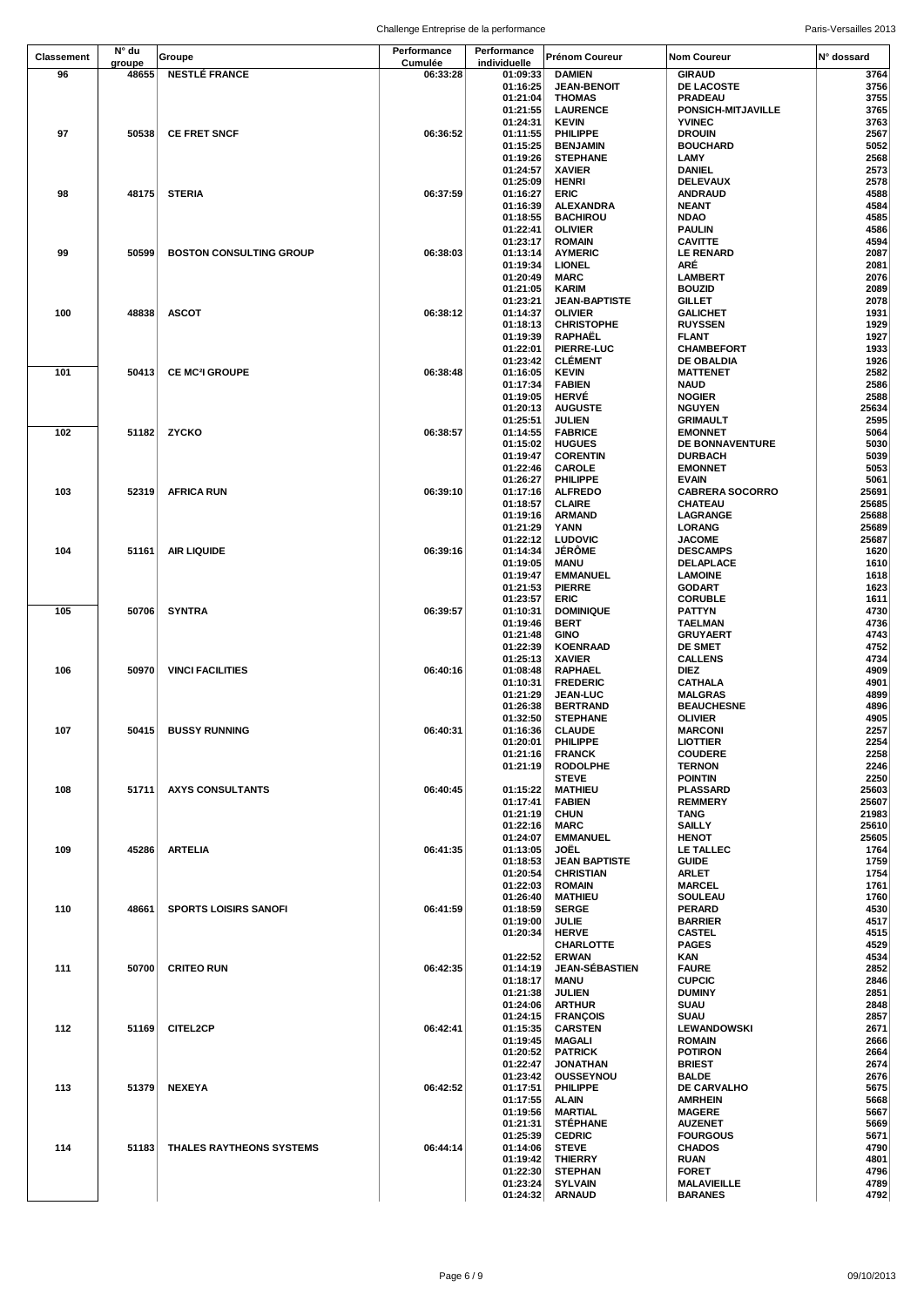Challenge Entreprise de la performance entre a result de la paris-Versailles 2013

|                   | N° du  |                                | Performance | Performance          |                                       |                                            |              |
|-------------------|--------|--------------------------------|-------------|----------------------|---------------------------------------|--------------------------------------------|--------------|
| <b>Classement</b> | groupe | Groupe                         | Cumulée     | individuelle         | <b>Prénom Coureur</b>                 | Nom Coureur                                | N° dossard   |
| 115               | 51373  | <b>FRANCE DISTRIBUTION SAS</b> | 06:45:34    | 01:13:43             | <b>SYLVAIN</b>                        | <b>LOPES DO SOUTO</b>                      | 5965         |
|                   |        |                                |             | 01:14:56             | <b>BRUNO</b>                          | <b>LEBIGOT</b>                             | 5970         |
|                   |        |                                |             | 01:20:39<br>01:26:45 | <b>GUILLAUME</b><br><b>ANTOINE</b>    | <b>CONTI</b><br><b>BREGOU</b>              | 5964<br>5968 |
|                   |        |                                |             | 01:29:31             | DAVID                                 | <b>PIQUOIS</b>                             | 5976         |
| 116               | 48749  | <b>NOMIOS</b>                  | 06:46:19    | 01:18:55             | <b>MATHIEU</b>                        | <b>DUBOIS</b>                              | 3815         |
|                   |        |                                |             |                      | <b>MATTHIEU</b>                       | <b>MILOT</b>                               | 3814         |
|                   |        |                                |             | 01:19:15             | <b>ARNAUD</b>                         | <b>CASSAGNE</b>                            | 3812         |
|                   |        |                                |             | 01:24:05             | <b>ROMAIN</b>                         | <b>MOREL</b>                               | 3818         |
| 117               | 50544  | <b>SCP HUBER ET ASSOCIES</b>   | 06:46:33    | 01:25:09<br>01:02:31 | <b>GUILLAUME</b><br>MAX               | <b>PATRY</b><br><b>DESHAYES</b>            | 3820<br>4301 |
|                   |        |                                |             | 01:19:23             | <b>CHRISTINE</b>                      | <b>DESHAYES</b>                            | 4300         |
|                   |        |                                |             | 01:21:54             | <b>XAVIER</b>                         | <b>DE BOSSON</b>                           | 4298         |
|                   |        |                                |             | 01:31:22             | <b>CLAIRE</b>                         | PHELIPPEAU                                 | 4292         |
|                   |        |                                |             | 01:31:23             | <b>QUENTIN</b>                        | DELAUNAY                                   | 4299         |
| 118               | 49798  | <b>NIEDAX FRANCE</b>           | 06:46:34    | 01:17:36             | PHILIPPE                              | <b>HOVE</b>                                | 3802         |
|                   |        |                                |             | 01:19:58             | <b>FABIEN</b>                         | <b>ALLAIN</b>                              | 3808         |
|                   |        |                                |             | 01:20:38             | <b>LUDOVIC</b><br><b>HENRI PIERRE</b> | <b>ROGER</b><br>VILLETTE                   | 3798<br>3809 |
|                   |        |                                |             | 01:27:44             | <b>TEDDY</b>                          | <b>SURLEAU</b>                             | 3799         |
| 119               | 50604  | <b>ENVIRONNEMENT SA</b>        | 06:48:12    | 01:14:44             | <b>FRÉDÉRIC</b>                       | LAMIRAL                                    | 3103         |
|                   |        |                                |             |                      | <b>JEROME</b>                         | <b>GOUREROT</b>                            | 3101         |
|                   |        |                                |             | 01:23:29             | <b>LAURENT</b>                        | <b>GUERIN</b>                              | 3097         |
|                   |        |                                |             | 01:27:35             | <b>ERIC</b>                           | LARMANGEAT                                 | 3104         |
| 120               | 51177  | <b>ORESYS</b>                  | 06:48:24    | 01:27:40<br>01:10:38 | <b>PHILIPPE</b><br><b>AXEL</b>        | <b>FAYOLLE</b><br><b>JOURDA</b>            | 3098<br>3924 |
|                   |        |                                |             | 01:22:50             | <b>FLORENT</b>                        | DANIEL                                     | 3926         |
|                   |        |                                |             | 01:24:03             | <b>NICOLAS</b>                        | <b>ROSIER</b>                              | 3920         |
|                   |        |                                |             | 01:25:00             | LOUIS                                 | <b>CALLEJA MATE</b>                        | 3927         |
|                   |        |                                |             | 01:25:53             | GAËTAN                                | <b>BESNIER</b>                             | 3930         |
| 121               | 50545  | SGS                            | 06:48:37    | 01:09:09             | <b>GAUTIER</b>                        | <b>THEOBALD</b>                            | 4336         |
|                   |        |                                |             | 01:23:18             | <b>FRANÇOIS</b>                       | <b>GILBERT</b>                             | 4341         |
|                   |        |                                |             | 01:24:41<br>01:25:01 | <b>FRANÇIS</b><br><b>SEBASTIEN</b>    | <b>VADILLO</b><br><b>JUSTON</b>            | 4333<br>4340 |
|                   |        |                                |             | 01:26:28             | <b>EMMANUEL</b>                       | <b>CHOSSON</b>                             | 4343         |
| 122               | 51385  | TNT EXPRESS FRANCE             | 06:49:50    | 01:18:44             | <b>THANDO</b>                         | DUBE                                       | 5108         |
|                   |        |                                |             | 01:20:35             | <b>CHRISTOPHE</b>                     | <b>PATIN</b>                               | 5116         |
|                   |        |                                |             | 01:20:41             | <b>JEAN-LOIC</b>                      | <b>CULLMANN</b>                            | 5107         |
|                   |        |                                |             | 01:23:04             | <b>GAETAN</b>                         | <b>ANQUETIL</b>                            | 5106         |
| 123               | 51178  | <b>PROVALLIANCE</b>            | 06:50:50    | 01:26:46<br>01:16:15 | <b>ANNISSA</b><br><b>HERVÉ</b>        | <b>MERASLI</b><br><b>BOUTBIEN</b>          | 5112<br>4084 |
|                   |        |                                |             | 01:19:24             | <b>LAURIANNE</b>                      | <b>LE COUSTER</b>                          | 4082         |
|                   |        |                                |             | 01:22:17             | <b>OLIVIER</b>                        | <b>TRAVAILLOT</b>                          | 4092         |
|                   |        |                                |             | 01:25:50             | <b>RODOLPHE</b>                       | <b>ZORIQUE</b>                             | 4095         |
|                   |        |                                |             | 01:27:04             | <b>STÉPHANE</b>                       | LE HO                                      | 4091         |
| 124               | 51382  | <b>SARETEC</b>                 | 06:51:39    | 01:17:06             | <b>ROMAIN</b>                         | <b>GRAILLE</b>                             | 5605         |
|                   |        |                                |             | 01:20:17             | <b>PATRICE</b>                        | <b>BRETON</b>                              | 5601         |
|                   |        |                                |             | 01:21:56<br>01:24:18 | <b>LAURENT</b><br><b>ELYES</b>        | <b>AUBRIOT</b><br><b>VANDRISSE</b>         | 5603<br>5611 |
|                   |        |                                |             | 01:28:02             | <b>RENÉ</b>                           | <b>LOPEZ</b>                               | 5607         |
| 125               | 49778  | <b>CE FENWICK-LINDE</b>        | 06:52:41    | 01:19:17             | <b>LAURENT</b>                        | <b>HANSER</b>                              | 2562         |
|                   |        |                                |             | 01:20:32             | <b>FRÉDÉRIC</b>                       | <b>L'HERMITE</b>                           | 2559         |
|                   |        |                                |             | 01:22:06             | YANN                                  | <b>THOUENON</b>                            | 2558         |
|                   |        |                                |             | 01:23:40             | <b>SEBASTIEN</b>                      | <b>GANDOUIN</b>                            | 2553         |
| 126               |        | 52216 GOELAND                  | 06:53:30    | 01:27:06<br>01:22:42 | <b>VINCENT</b><br><b>ARNAUD</b>       | <b>PAUCHARD</b><br><b>CRANTZ</b>           | 2555<br>403  |
|                   |        |                                |             |                      | <b>JEAN-MARC</b>                      | <b>LE PESQUEUR</b>                         | 409          |
|                   |        |                                |             |                      | <b>NICOLAS</b>                        | <b>LOLIVIER</b>                            | 410          |
|                   |        |                                |             |                      | <b>SÉBASTIEN</b>                      | <b>GUILBAUD</b>                            | 407          |
|                   |        |                                |             |                      | <b>ELRIC</b>                          | <b>FURIO</b>                               | 406          |
| 127               | 50546  | <b>SYCOMORE</b>                | 06:55:16    | 01:19:55             | <b>CYRIL</b>                          | CHARLOT                                    | 4672         |
|                   |        |                                |             | 01:20:16<br>01:24:40 | <b>ALBAN</b><br><b>PAUL</b>           | PREAUBERT<br><b>IMBAULT</b>                | 4678<br>4676 |
|                   |        |                                |             | 01:24:54             | <b>CHRISTOPHE</b>                     | <b>HOURTOULLE</b>                          | 4671         |
|                   |        |                                |             | 01:25:31             | <b>MATHIEU</b>                        | QUOD                                       | 4677         |
| 128               | 45432  | SHEARMAN STERLING LLP          | 06:55:28    | 01:14:58             | <b>CHARLES</b>                        | <b>HAMPARTSUMIAN</b>                       | 8390         |
|                   |        |                                |             | 01:20:06             | <b>DIMITRIOS</b>                      | <b>KATSIKIS</b>                            | 20218        |
|                   |        |                                |             | 01:21:20             | <b>GUILLAUME</b>                      | <b>ISAUTIER</b>                            | 4351         |
|                   |        |                                |             | 01:28:25             | SAMI                                  | <b>TOUTOUNJI</b>                           | 4348         |
| 129               | 51175  | <b>LEADMEDIA GROUP</b>         | 06:56:23    | 01:30:39<br>01:19:34 | <b>MAUD</b><br>RAPHAEL                | <b>LEFEUVRE</b><br><b>VOISIN</b>           | 7645<br>3492 |
|                   |        |                                |             | 01:19:52             | <b>THIBAUT</b>                        | <b>PORTAL</b>                              | 3507         |
|                   |        |                                |             | 01:25:14             | <b>LOUNIS</b>                         | SAAD                                       | 3494         |
|                   |        |                                |             | 01:25:26             | <b>ANTOINE</b>                        | <b>LE HENANFF</b>                          | 3508         |
|                   |        |                                |             | 01:26:17             | <b>HERVÉ</b>                          | <b>WERNER</b>                              | 3504         |
| 130               | 49681  | UNILEVER SPORT FRANCE          | 06:56:27    | 01:14:52             | <b>MICHEL</b>                         | <b>HENAUX</b>                              | 4841         |
|                   |        |                                |             | 01:19:54             | <b>CHARLY</b>                         | <b>GIRARD</b>                              | 4839<br>4848 |
|                   |        |                                |             | 01:21:49<br>01:28:18 | LUIS<br><b>ETIENNE</b>                | <b>MOREIRA-PEREIRA</b><br><b>HELMINIAK</b> | 4840         |
|                   |        |                                |             | 01:31:34             | <b>MURIELLE</b>                       | <b>GAMBLIN</b>                             | 4838         |
| 131               | 48837  | <b>VOLHARDING BEVEREN (B)</b>  | 06:57:04    | 01:15:58             | <b>ERIK</b>                           | <b>CORNU</b>                               | 16452        |
|                   |        |                                |             | 01:22:04             | WIM                                   | <b>WINDEY</b>                              | 4944         |
|                   |        |                                |             |                      | <b>RONNY</b>                          | VERGAUWEN                                  | 16454        |
|                   |        |                                |             | 01:28:17             | <b>ROBIN</b>                          | <b>VAN MOESEKE</b>                         | 4955         |
| 132               | 49927  | <b>MLOZ-MTEAM</b>              | 06:58:58    | 01:28:41<br>01:19:38 | CHARLOTTE<br><b>PIERRE</b>            | <b>D'HOLLANDER</b><br>COART                | 4950<br>3718 |
|                   |        |                                |             | 01:19:46             | <b>COLIN</b>                          | <b>HOEBEKE</b>                             | 3717         |
|                   |        |                                |             | 01:24:12             | <b>ANDRE</b>                          | <b>COART</b>                               | 3721         |
|                   |        |                                |             | 01:26:00             | <b>BENOIT</b>                         | <b>TORTORA</b>                             | 3725         |
|                   |        |                                |             | 01:29:22             | PIER-LEIF                             | <b>PEDERSEN</b>                            | 3734         |
| 133               | 48798  | <b>COURIR À BERSÉE</b>         | 06:59:21    | 01:13:00             | <b>PASCAL</b>                         | VALLERAND                                  | 2804         |
|                   |        |                                |             | 01:22:58<br>01:26:06 | <b>VINCENT</b><br>DAVID               | <b>CARPENTIER</b><br><b>DEBEVER</b>        | 2810<br>2818 |
|                   |        |                                |             | 01:28:31             | <b>ARNALDO</b>                        | <b>GOMES FERREIRA</b>                      | 2812         |
|                   |        |                                |             | 01:28:46             | <b>JÉRÔME</b>                         | <b>HERVÉ</b>                               | 2808         |
|                   |        |                                |             |                      |                                       |                                            |              |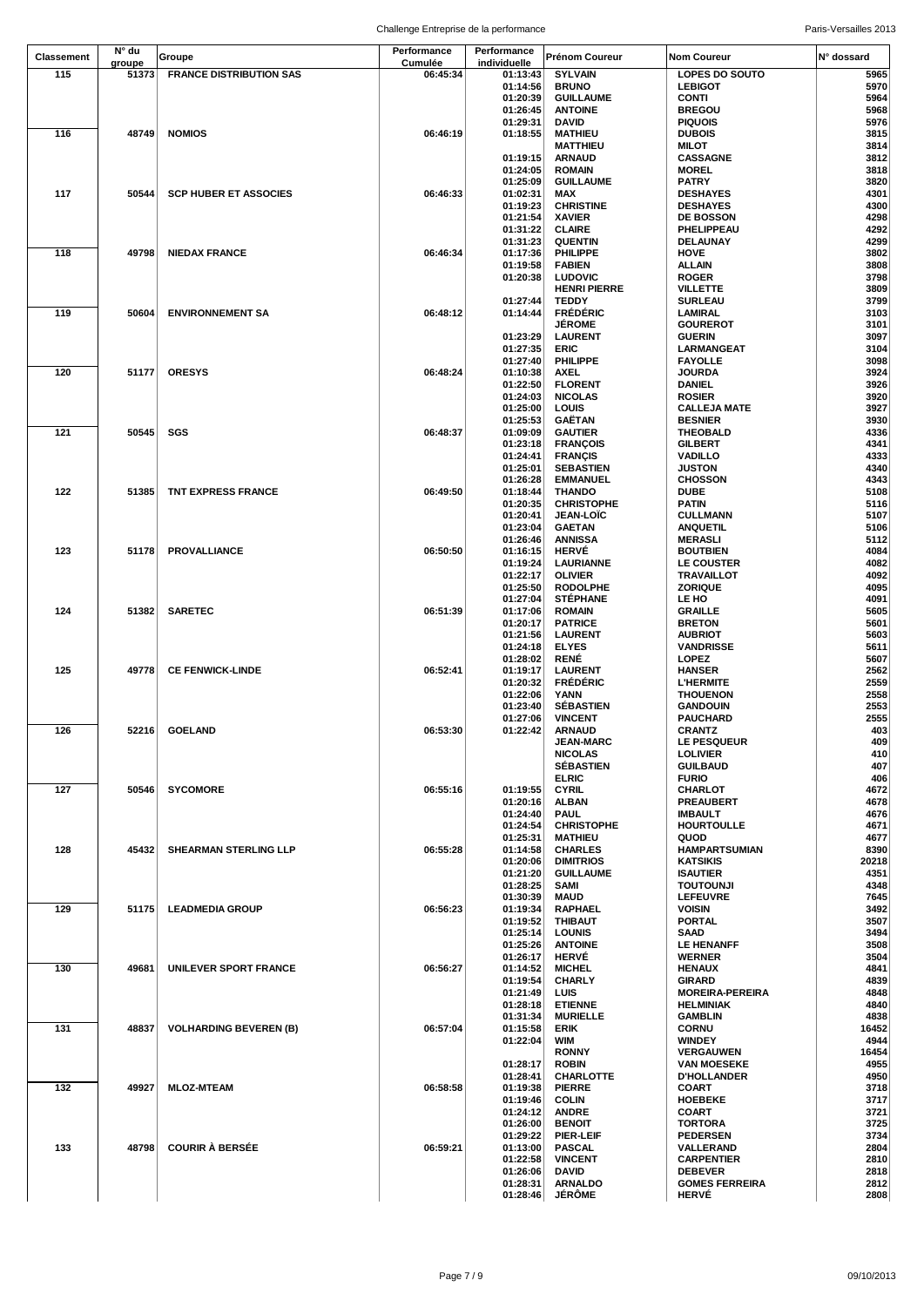Challenge Entreprise de la performance entre a result de la paris-Versailles 2013

| <b>Classement</b> | N° du           | Groupe                         | Performance<br>Cumulée | Performance<br>individuelle | <b>Prénom Coureur</b>                   | <b>Nom Coureur</b>                     | N° dossard     |
|-------------------|-----------------|--------------------------------|------------------------|-----------------------------|-----------------------------------------|----------------------------------------|----------------|
| 134               | groupe<br>50702 | <b>ISSY LES MOULINEAUX</b>     | 06:59:43               | 01:15:45                    | PHILIPPE                                | DELAHAYE                               | 485            |
|                   |                 |                                |                        | 01:21:02                    | <b>MICHEL</b>                           | <b>RAINERI</b>                         | 498            |
|                   |                 |                                |                        | 01:21:13                    | <b>CLAUDE</b>                           | <b>LAMBOURG</b>                        | 489            |
|                   |                 |                                |                        | 01:30:33                    | <b>CELINE</b>                           | <b>BARBEY</b><br><b>BARBEY</b>         | 483            |
| 135               | 50697           | <b>BSM</b>                     | 07:00:30               | 01:31:10<br>01:11:19        | <b>EMMANUEL</b><br><b>THOMAS</b>        | <b>ARNOUX</b>                          | 484<br>2215    |
|                   |                 |                                |                        | 01:22:14                    | YANN-GAEL                               | <b>BROCHARD</b>                        | 2210           |
|                   |                 |                                |                        | 01:26:57                    | <b>SYLVAIN</b>                          | <b>LETENDRE</b>                        | 2216           |
|                   |                 |                                |                        | 01:29:23                    | <b>STANISLAS</b>                        | <b>KUPCZAK</b>                         | 2213           |
|                   |                 |                                |                        | 01:30:37                    | <b>JEAN-CLAUDE</b>                      | <b>DUPUY</b>                           | 2212           |
| 136               | 50652           | <b>SIMMONS &amp; SIMMONS</b>   | 07:00:31               | 01:09:01                    | <b>JEAN-PIERRE</b>                      | <b>BRAJAL</b>                          | 4365           |
|                   |                 |                                |                        | 01:24:20<br>01:24:24        | ERIC<br><b>JULIEN</b>                   | NIGRI<br><b>MESLIN</b>                 | 4364<br>4362   |
|                   |                 |                                |                        | 01:29:33                    | <b>YVES</b>                             | <b>BARATTE</b>                         | 4368           |
|                   |                 |                                |                        | 01:33:13                    | <b>ARTHUR</b>                           | <b>BOILEAU</b>                         | 4360           |
| 137               | 50705           | <b>SNCF - ETNP</b>             | 07:00:44               | 01:21:36                    | <b>ERIC</b>                             | <b>LEROUX</b>                          | 4444           |
|                   |                 |                                |                        | 01:22:16                    | <b>SÉBASTIEN</b>                        | <b>LECOQ</b>                           | 4445           |
|                   |                 |                                |                        | 01:23:57                    | <b>JÉRÉMY</b><br><b>STÉPHANIE</b>       | LEVASSEUR<br><b>ROUDY</b>              | 4443<br>4439   |
|                   |                 |                                |                        | 01:26:19<br>01:26:36        | <b>HERVÉ</b>                            | <b>LABROUSSE</b>                       | 4447           |
| 138               | 51375           | <b>HOTEL GEORGE V</b>          | 07:00:47               | 01:20:40                    | <b>HANS</b>                             | <b>ZAHNER</b>                          | 5931           |
|                   |                 |                                |                        | 01:24:26                    | <b>CHRISTIAN</b>                        | <b>CLERC</b>                           | 5926           |
|                   |                 |                                |                        | 01:25:05                    | ABDERAMAAN                              | <b>MAHAMOUDI</b>                       | 5927           |
|                   |                 |                                |                        | 01:25:08                    | <b>LIONEL</b>                           | <b>DURAND</b>                          | 5934           |
| 139               | 48446           | <b>WEBNET</b>                  | 07:02:55               | 01:25:28<br>01:20:26        | <b>GILLES</b><br><b>ROMAIN DAVID</b>    | <b>MORVAN</b><br><b>SEBAN</b>          | 5925<br>4977   |
|                   |                 |                                |                        | 01:21:26                    | ANDRÉ                                   | <b>TAPIA</b>                           | 4972           |
|                   |                 |                                |                        | 01:23:33                    | <b>DJAMY</b>                            | <b>TIROUCHE</b>                        | 4976           |
|                   |                 |                                |                        | 01:25:31                    | <b>MOHAMED</b>                          | <b>BOUAKIL</b>                         | 4970           |
|                   |                 |                                |                        | 01:31:59                    | <b>CLAIRE</b>                           | <b>BARGE</b>                           | 4978           |
| 140               | 51163           | <b>AUDI FRANCE</b>             | 07:03:01               | 01:18:26                    | <b>GERALD</b>                           | LANG                                   | 1987           |
|                   |                 |                                |                        | 01:20:14                    | <b>CHRISTOPHE</b>                       | <b>BARON</b>                           | 1985           |
|                   |                 |                                |                        | 01:25:36<br>01:28:32        | <b>FABRICE</b><br><b>PASCALE</b>        | <b>SAVARY</b><br><b>LAURENT</b>        | 1994<br>1986   |
|                   |                 |                                |                        | 01:30:13                    | <b>JULIEN</b>                           | <b>NEGRE</b>                           | 1993           |
| 141               | 51371           | <b>CLINIQUE BIZET</b>          | 07:03:15               | 01:16:48                    | RAPHAEL                                 | <b>BRICOUT</b>                         | 25512          |
|                   |                 |                                |                        | 01:22:25                    | <b>ALBAN</b>                            | <b>MAGON</b>                           | 25517          |
|                   |                 |                                |                        | 01:23:36                    | <b>JEAN PHILIPPE</b>                    | <b>VERGNOL</b>                         | 6243           |
|                   |                 |                                |                        | 01:28:33                    | <b>NICOLAS</b>                          | <b>SOKOLOFF</b>                        | 6240           |
| 142               | 51368           | <b>ADVOLIS</b>                 | 07:04:28               | 01:31:53<br>01:13:36        | <b>BENOIT</b><br><b>ALEXANDRE</b>       | LAMBLIN<br><b>PERONNIN</b>             | 25501<br>25631 |
|                   |                 |                                |                        | 01:17:37                    | <b>VINCENT</b>                          | <b>JAUSIONS</b>                        | 25625          |
|                   |                 |                                |                        | 01:21:07                    | <b>CHRISTOPHE</b>                       | <b>MARIES</b>                          | 25624          |
|                   |                 |                                |                        | 01:31:53                    | PIERRE-ALEXIS                           | <b>BILLET</b>                          | 25628          |
|                   |                 |                                |                        | 01:40:15                    | <b>DAMIEN</b>                           | <b>BOURG</b>                           | 25630          |
| 143               | 51173           | <b>GROUPE OPIEVOY</b>          | 07:05:36               | 01:15:11                    | <b>RODOLPHE</b>                         | <b>JACOTTIN</b>                        | 3266           |
|                   |                 |                                |                        | 01:24:38                    | <b>HENRIQUE</b>                         | <b>MARTINS</b>                         | 3263           |
|                   |                 |                                |                        | 01:26:29<br>01:27:38        | RAPHAËL<br><b>CÉCILE</b>                | <b>BAILLEUL</b><br><b>RIOUX</b>        | 3262<br>3260   |
|                   |                 |                                |                        | 01:31:40                    | <b>THIERRY</b>                          | <b>CHANDLER</b>                        | 3268           |
| 144               | 45676           | <b>FEUX FOLLETS BERNES</b>     | 07:07:31               | 01:22:31                    | PHILIPPE                                | <b>BAHLIL</b>                          | 3155           |
|                   |                 |                                |                        | 01:24:41                    | <b>JEAN PHILIPPE</b>                    | <b>COURTIN</b>                         | 3153           |
|                   |                 |                                |                        | 01:25:15                    | ERIC                                    | <b>APPOLONUS</b>                       | 3156           |
|                   |                 |                                |                        | 01:27:04                    | <b>FREDERIC</b>                         | <b>VIET</b>                            | 3148           |
| 145               |                 | 50129 INEO ENGINEERING SYSTEMS | 07:08:57               | 01:28:00<br>01:14:45        | <b>GILLES</b><br>LOUIS                  | <b>DUSSART</b><br><b>JALLET</b>        | 3149<br>3372   |
|                   |                 |                                |                        | 01:27:31                    | <b>ALICE</b>                            | <b>FAUVET</b>                          | 3367           |
|                   |                 |                                |                        | 01:28:27                    | <b>GREGORY</b>                          | <b>WOLOWIEC</b>                        | 3376           |
|                   |                 |                                |                        | 01:28:29                    | <b>AMELIE</b>                           | <b>DESCHRYVER</b>                      | 3368           |
|                   |                 |                                |                        | 01:29:45                    | <b>CLÉMENT</b>                          | <b>CHEVALLIER</b>                      | 3375           |
| 146               | 49000           | <b>LA FORME LES FORMES</b>     | 07:10:05               | 01:18:50                    | <b>GREGORY</b>                          | BLIN<br><b>FAUCHEUR</b>                | 3435<br>3449   |
|                   |                 |                                |                        | 01:24:06<br>01:25:18        | <b>JEAN PHILIPPE</b><br><b>FREDERIC</b> | <b>ILLES</b>                           | 3452           |
|                   |                 |                                |                        | 01:28:01                    | <b>STEPHANE</b>                         | <b>MANGEAS</b>                         | 3441           |
|                   |                 |                                |                        | 01:33:50                    | <b>SERGE</b>                            | <b>GAROIS</b>                          | 3436           |
| 147               | 49537           | <b>PROFLUIDE</b>               | 07:10:07               | 01:14:51                    | <b>GILDAS</b>                           | <b>COCHARD</b>                         | 4079           |
|                   |                 |                                |                        | 01:14:58                    | <b>ALBAN</b>                            | <b>MARTINAT</b>                        | 4081           |
|                   |                 |                                |                        | 01:29:10<br>01:34:24        | <b>FLORIAN</b><br><b>SYLVIE</b>         | <b>POIX GAILLARD</b><br><b>LEGALLE</b> | 4076<br>4080   |
|                   |                 |                                |                        | 01:36:44                    | NAHID                                   | <b>RAOUI</b>                           | 4075           |
| 148               | 48869           | <b>UNIVERSCIENCE</b>           | 07:11:00               | 01:23:47                    | <b>GEORGES</b>                          | <b>OUDIN</b>                           | 4853           |
|                   |                 |                                |                        | 01:25:37                    | <b>OLIVIER</b>                          | <b>SAUREL</b>                          | 4855           |
|                   |                 |                                |                        | 01:26:44                    | <b>JEAN ROBERT</b>                      | <b>VALME</b>                           | 4854           |
|                   |                 |                                |                        | 01:27:22                    | PHILIPPE                                | LE ROUX                                | 4857           |
| 149               | 49935           | <b>INOVA</b>                   | 07:18:35               | 01:27:30<br>01:17:32        | <b>FRANCOIS</b><br><b>SYLVAIN</b>       | <b>VOIRET</b><br><b>LOPES</b>          | 4852<br>3387   |
|                   |                 |                                |                        | 01:23:47                    | JOAO-MANUEL                             | <b>PIRES</b>                           | 3389           |
|                   |                 |                                |                        | 01:24:38                    | ALAIN                                   | <b>RICHARD</b>                         | 3392           |
|                   |                 |                                |                        | 01:34:53                    | PHILIPPE                                | <b>GARELLI</b>                         | 3386           |
|                   |                 |                                |                        | 01:37:45                    | <b>JOACHIM</b>                          | <b>VOISIN</b>                          | 3385           |
| 150               | 49589           | TZIGANES                       | 07:18:41               | 01:26:57<br>01:27:25        | <b>SYLVAIN</b><br><b>CHRISTOPHE</b>     | <b>MARTIN</b><br>PERRAULT              | 4820<br>4828   |
|                   |                 |                                |                        | 01:27:26                    | <b>PASCAL</b>                           | <b>GUICHON</b>                         | 4817           |
|                   |                 |                                |                        | 01:28:26                    | <b>MICHEL</b>                           | <b>BADIOU</b>                          | 4814           |
|                   |                 |                                |                        | 01:28:27                    | PHILIPPE                                | <b>ROUVIER</b>                         | 4819           |
| 151               | 47820           | <b>LES ANVERSOIS</b>           | 07:20:56               | 01:13:59                    | TOM                                     | <b>LOKERMANS</b>                       | 3520           |
|                   |                 |                                |                        | 01:27:32                    | <b>VINCENT</b>                          | ELST                                   | 3519           |
|                   |                 |                                |                        | 01:28:37                    | JAN                                     | <b>VANDER ELST</b>                     | 3518<br>3521   |
|                   |                 |                                |                        | 01:30:36<br>01:40:12        | <b>ALEXANDER</b><br><b>GERT</b>         | <b>VERLEYSEN</b><br><b>VAN DYCK</b>    | 3523           |
| 152               | 47524           | <b>LAUFTREFF BUTZBACH</b>      | 07:21:39               | 01:16:41                    | THOMAS                                  | <b>HAERTEL</b>                         | 3477           |
|                   |                 |                                |                        |                             | <b>MARKUS</b>                           | <b>LAMBRECHT</b>                       | 3489           |
|                   |                 |                                |                        | 01:33:55                    | <b>DIETER</b>                           | <b>GROENINGER</b>                      | 3487           |
|                   |                 |                                |                        | 01:34:44                    | <b>JOERG</b>                            | <b>REINHARDT</b>                       | 3483           |
|                   |                 |                                |                        | 01:39:38                    | <b>SONJA</b>                            | <b>HAERTEL</b>                         | 3476           |